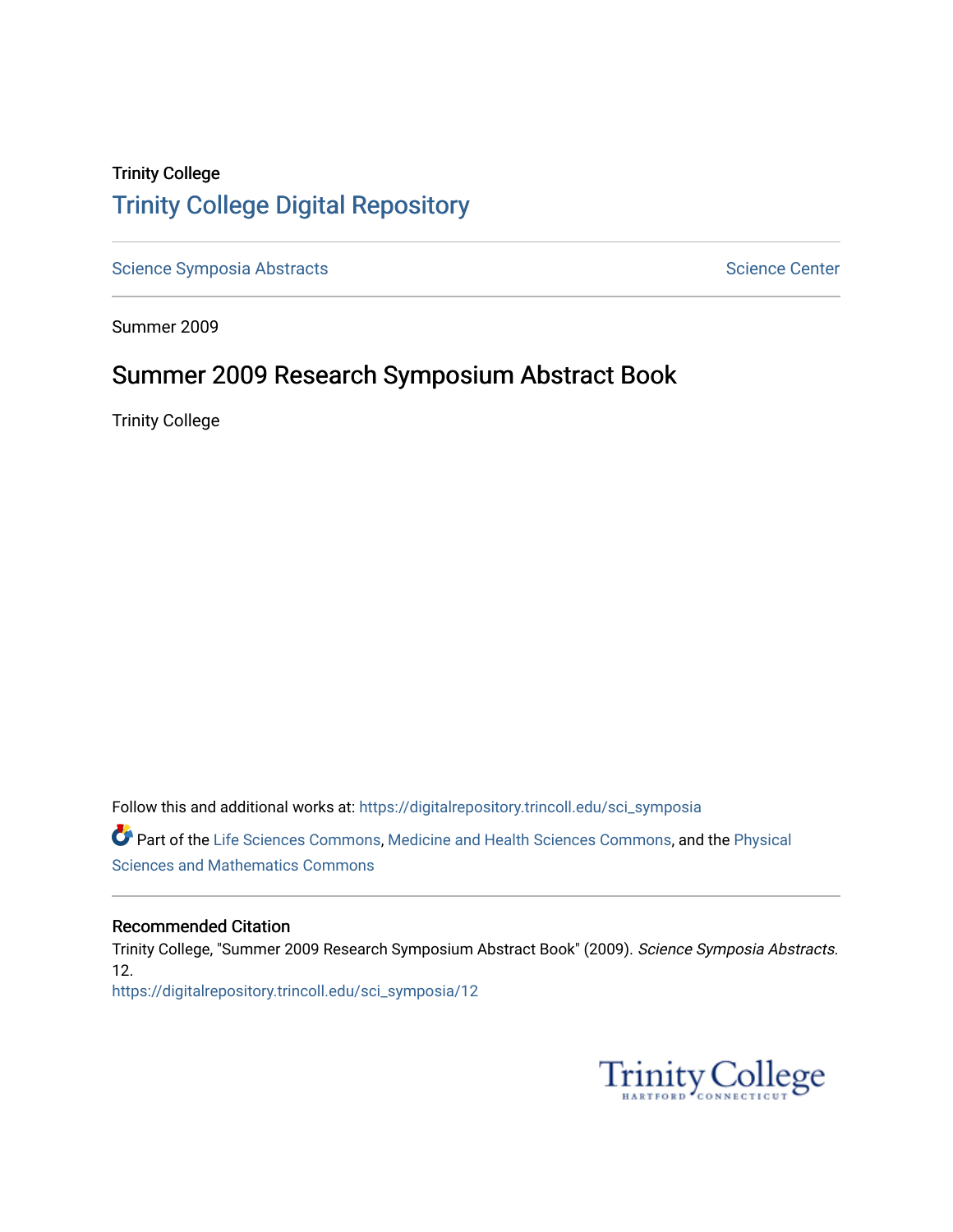## **FIFTH ANNUAL SUMMER RESEARCH SYMPOSIUM TRINITY COLLEGE**

## **TABLE OF CONTENTS**

**Poster # Title Page # BIOLOGY 1. PLACENTAL INTERFACES IN VIVIPAROUS SQUAMATES AS REVEALED BY SCANNING ELECTRON MICROSCOPY** Kristie E. Anderson '10  $\overline{7}$ **2. HISTOLOGY OF THE CHORIOALLANTOIC PLACENTA OF WATER SNAKE,**  *NERODIA SIPEDON* Jessica Chin '12 7 **3. THE EFFECTS OF MUTATED SERRATE LIGANDS ON THE NOTCH SIGNALING PATHWAY IN** *DROSOPHILA MELANOGASTER* Gina V. Filloramo '10 8 **4. A BIOSYNTHESIS EXPERIMENT TO DETERMINE THE ORIGIN OF A GERMACRENE SESQUITERPENE IN THE PUPAL DEFENSIVE SECRETION OF THE LADYBIRD BEETLE** *DELPHASTUS CATALINAE* Jackie Knapp '10 8 **5. THE EFFECT OF COMPOST PILE CONTENT ON INVERTEBRATE INHABITANTS**  Jessica Scordamaglia '10 9 **6. BACTERIAL INTERFERENCE: A STUDY OF THE NORMAL FLORA IN THE UPPER RESPIRATORY TRACT** Andrew Williamson '10, Tiffany Damiani '12 9 **CHEMISTRY 7. CYCLIZATION USING INDIUM METAL AND BENIGN CONDITIONS** Laura Anderson '10 10

**8. THE COORDINATION OF TUNGSTEN TO FOUR DIFFERENT HYDROCARBON DIYNE MOLECULES** Adam Boynton '12 10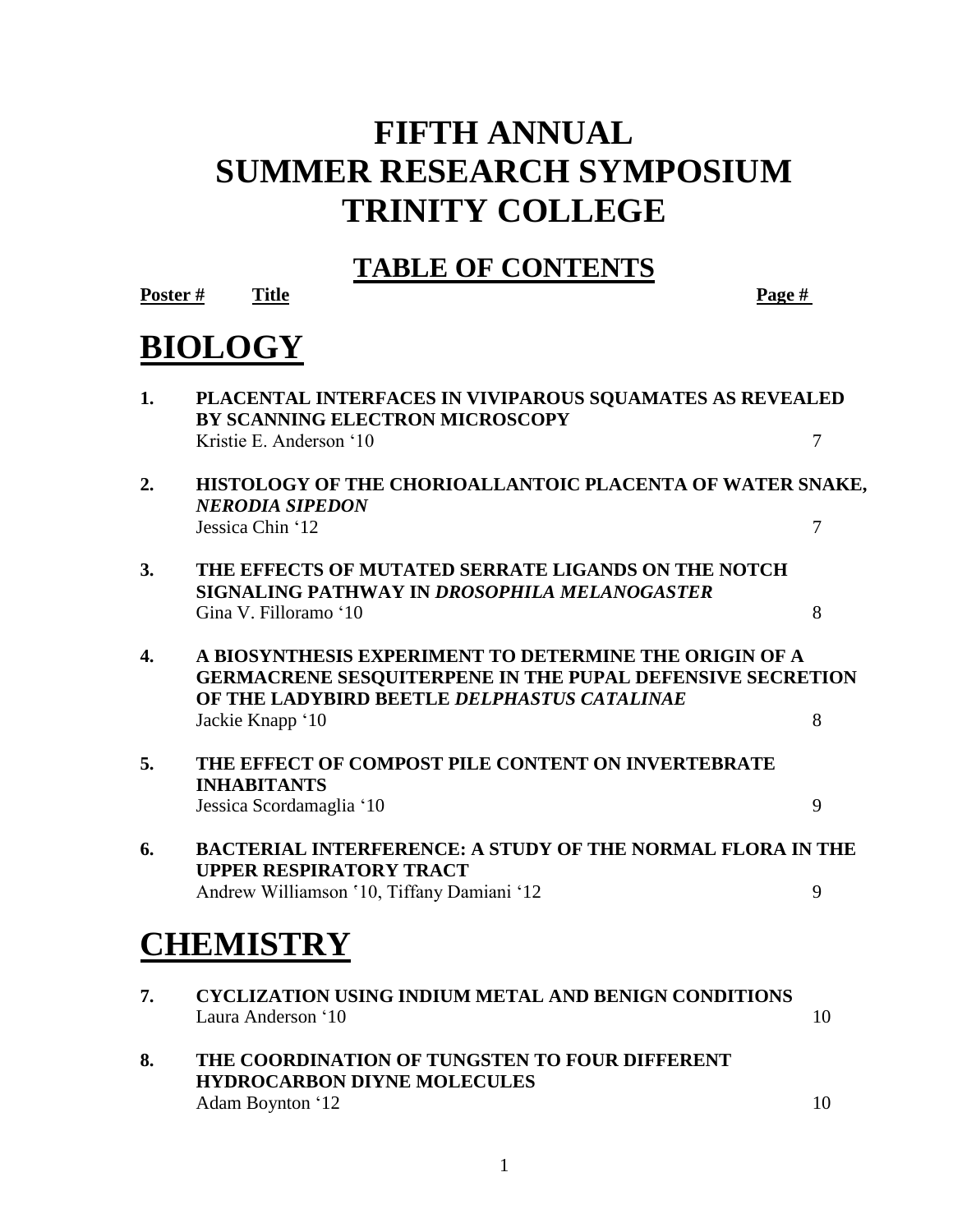| Poster # | <b>Title</b>                                                                                                | Page # |
|----------|-------------------------------------------------------------------------------------------------------------|--------|
| 9.       | <b>TITLE</b><br>Christopher Gromisch '11                                                                    | 11     |
| 10.      | <b>X-RAY PHOTOELECTRON SPECTROSCOPY STUDY OF POTASSIUM</b><br><b>IODIDE SOLUTION SURFACES</b>               |        |
|          | John Hasychak III '11                                                                                       | 12     |
| 11.      | <b>MAPPING THE TYPE I COLLAGEN BINDING SITE ON OSTEOCALCIN</b><br>Andrew M. Janiga '11, Joseph C.C. Lim '12 | 12     |
| 12.      | <b>GOLD CATALYZED CYCLIZATION</b><br>Jo-Ann Jee '10                                                         | 12     |
| 13.      | USING FTIR SPECTROSCOPY TO DETERMINE SECONDARY STRUCTURES<br>OF HEMOGLOBIN AND LYSOZYME                     |        |
|          | Pratheek Kalyanapu '12                                                                                      | 13     |
| 14.      | <b>DOES CONFORMATION PROTECT A PEPTIDE FROM CLEAVAGE?</b><br>Michael Lee '10                                | 13     |
| 15.      | <b>1-DIMENSIONAL STACKING OF FERROMAGNETIC NANOPARTICLES IN</b><br><b>ANODIC ALUMINA</b>                    |        |
|          | Jack Love '10                                                                                               | 14     |
| 16.      | <b>METALLACYCLICPEPTIDES DERIVED FROM COORDINATION OF</b><br><b>ALKYNYLCYSTEINES TO TUNGSTEN</b>            |        |
|          | Thomas McTeague '12                                                                                         | 14     |
| 17.      | <b>CYCLIZATION OF AN IMINE USING INDIUM METAL</b><br>Katie Pearson '10                                      | 15     |
| 18.      | DEVELOPMENT OF A METHOD TO STUDY LIQUID-VAPOR INTERFACE<br><b>PHOTOCHEMISTRY</b>                            |        |
|          | Baltazar Ramos '11, John Hasychak III '11                                                                   | 15     |
| 19.      | <b>ACCELERATING EFFECTS OF LEWIS ACID CATALYSTS IN THE</b><br><b>FORMATION OF A CYCLIZED PRODUCT</b>        |        |
|          | Linda Tam '10                                                                                               | 16     |
| 20.      | <b>STEREOSELECTIVE SYTHNESIS OF 3'-DEOXY 3'-C-BRANCHED-CHAIN</b><br><b>SUBSTITUTED THYMIDINE</b>            |        |
|          | Mallory Thomas '11, Monica Au-Yeung '12                                                                     | 16     |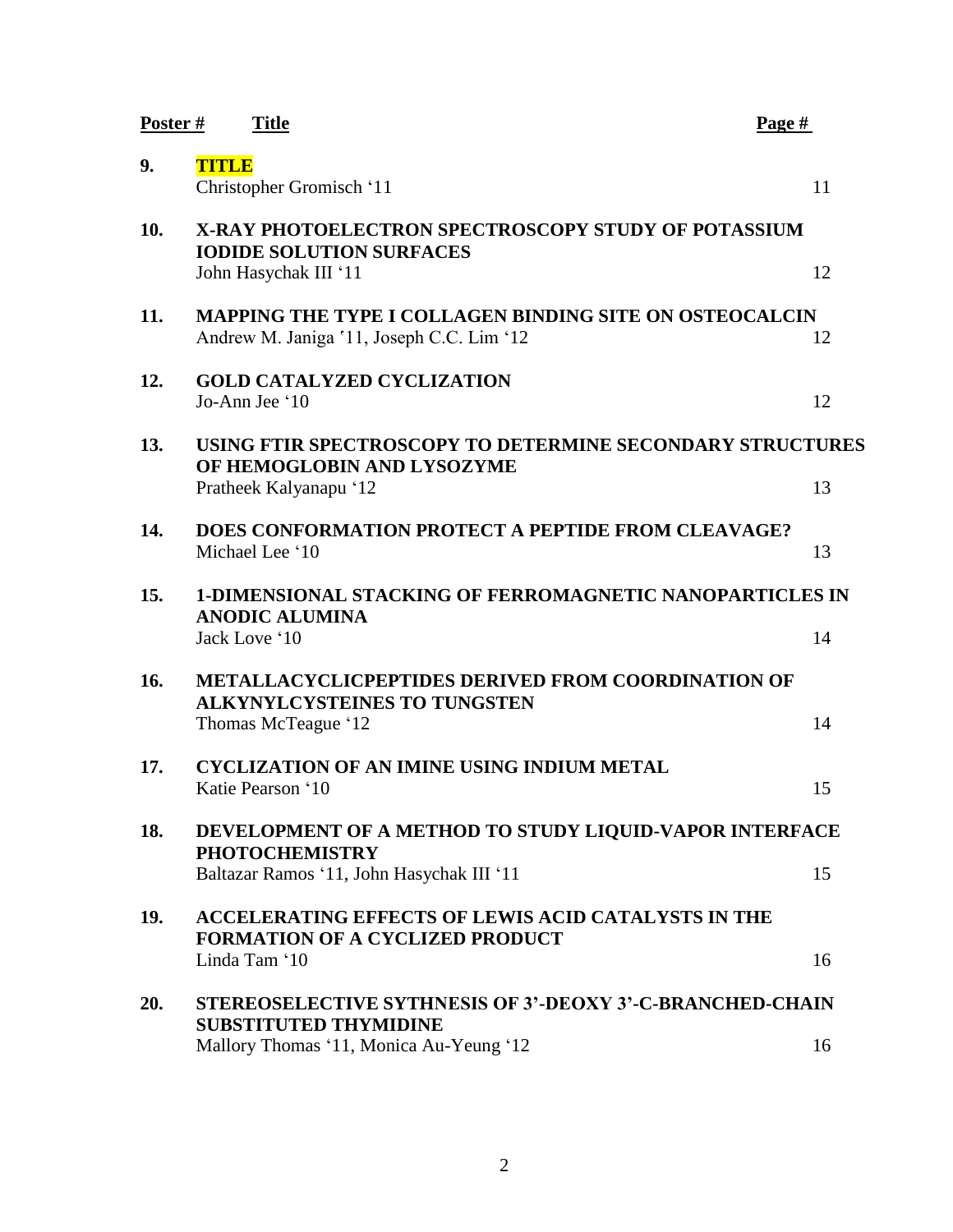# **COMPUTER SCIENCE**

**21. POSIT: PORTABLE DISASTER MANAGEMENT TOOLS** Antonio Alcorn '10, Gong Chen '12, Christopher Fei '10, Qianqian Lin '11 17 **22. IMPROVING THE KNOWLEDGE OF AN ARTICLE BY SEARCHING A DISEASE ONTOLOGY** Fouad Elkhoury '11, Nicolae Dragu '12 17 **23. GNOME ACCESSIBILITY: MOUSETRAP AND VIZAUDIO** Rachel Foecking '11, Ryan Gee '11, Ted Nichols '10 18 **24. COLLABBIT - COMMUNICATION MADE EASY** Dimitar Gochev '11, Eli Fox-Epstein '11, Sam DeFabbia-Kane '11 18 **ECONOMICS 25. GAME THEORY AND THE PERSISTENCE OF IRRATIONAL BEHAVIOR**  $\frac{19}{9}$ **ENGINEERING 26. POINT OF GAZE**  Kevin Huang '12 19 **27. AN INEXPENSIVE NON-INVASIVE BEAT-TO-BEAT DETECTION OF BLOOD PRESSURE WAVEFORM AND ITS APPLICATION IN CARDIOVASCULAR SYSTEM** Jin Feng Liu '12 20 **28. TITLE** Kumud Nepal '09, Adam Wright '10, Orko Momin '10, Young Ho Shin '11, Rahul Shakya '11, Prasanna Gautam '11, Sarthak Khanal '11, Binay Poudel '12 20 **29. A REALISTIC ROAD MODEL FOR SIMULATING MULTIPATH AND AOA IN VEHICULAR NETWORKS** Ankit Saraf '10 21 **30. AUTOMATIC CLASSIFICATION OF RESPIRATORY STATE**  Lorenzo Sewanan '12 21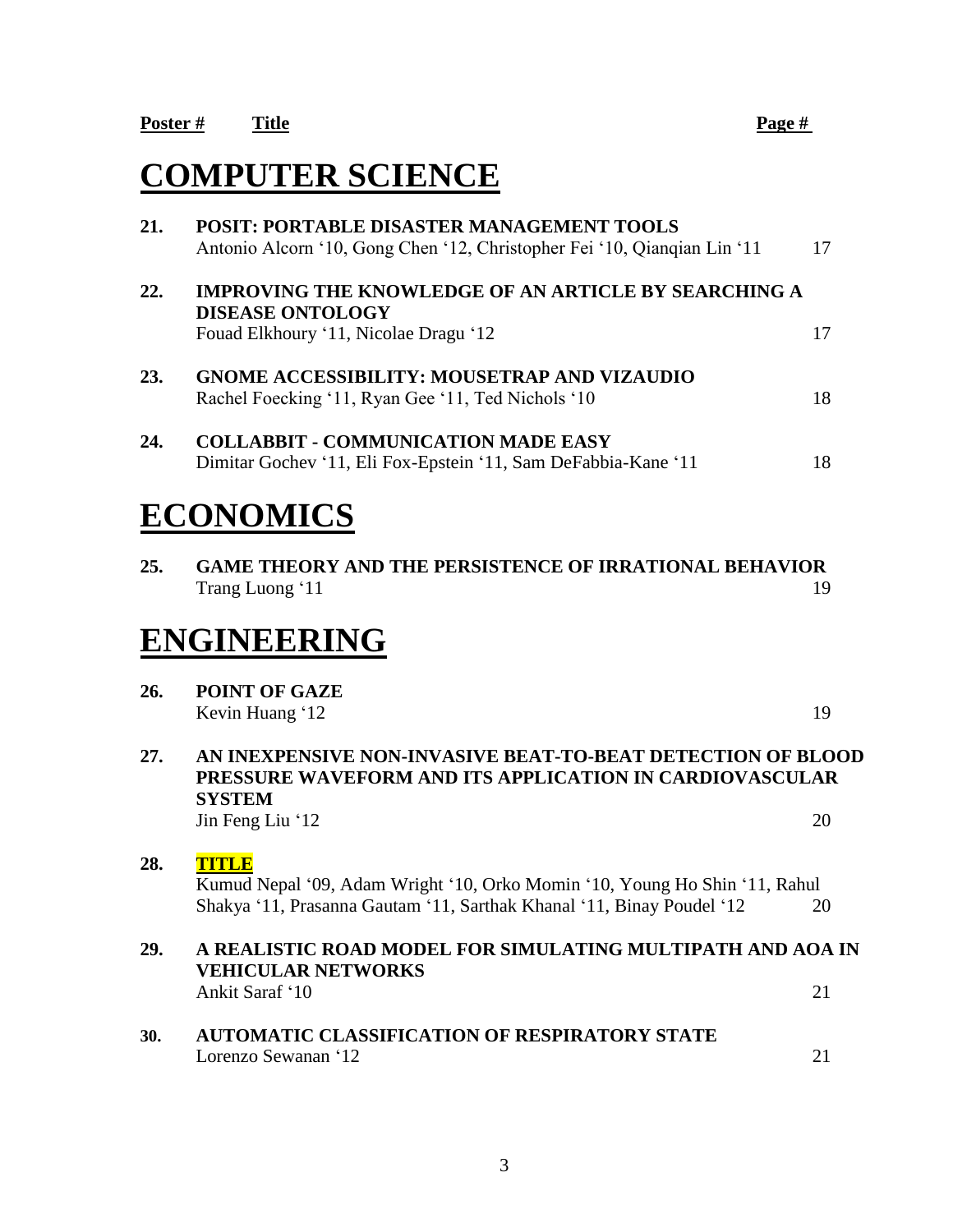| Poster # | <b>Title</b>                                                                                                                                  | Page # |  |  |  |
|----------|-----------------------------------------------------------------------------------------------------------------------------------------------|--------|--|--|--|
| 31.      | <b>TRINFACTOR III</b><br>Adam Wright '10, Orko Momin '10, Binay Poudel '12                                                                    | 22     |  |  |  |
|          | <b>ENVIRONMENTAL SCIENCE</b>                                                                                                                  |        |  |  |  |
| 32.      | MERCURY CONCENTRATION IN SEDIMENT IN THE SOUTH BRANCH OF<br>THE HARTFORD WATERSHED                                                            |        |  |  |  |
|          | David Burszan '12                                                                                                                             | 22     |  |  |  |
| 33.      | <b>CONTROL OF INVASIVE JAPANESE STILTGRASS (MICROSTEGIUM</b><br>VIMINEUM) IN CONNECTICUT USING MECHANICAL AND HERBICIDE<br><b>TREATMENTS</b>  |        |  |  |  |
|          | Elisabeth N. Cianciola '10                                                                                                                    | 23     |  |  |  |
| 34.      | ENVIRONMENTAL SCIENCE PROGRAM FIELD STUDY IN OREGON,<br><b>AUGUST 2009</b>                                                                    |        |  |  |  |
|          | Ardath C. Dixon '10, Isabel M. J. Iwachiw '10, Stephen M. Sobolewski '10,<br>Chris M. Gromisch '11, Amy M. Duggan '12, Panida A. Pollawit '12 | 23     |  |  |  |
| 35.      | <b>JAGUAR OCCUPATION AND IDENTIFICATION IN THE BAKHUIS</b><br><b>MOUNTAINS OF SURINAME</b>                                                    |        |  |  |  |
|          | Amy Duggan '12                                                                                                                                | 24     |  |  |  |
| 36.      | <b>MACROINVERTEBRATE POPULATION ASSESSMENT IN THE PARK</b><br><b>RIVER'S SOUTH BRANCH</b>                                                     |        |  |  |  |
|          | Zachary Epstein '10, Brenna Spingler '10, Vicky Done '11, David Burszan '12,<br>Kelsey Semrod "12                                             | 24     |  |  |  |
| 37.      | PREHISTORIC MERCURY CONCENTRATIONS OBTAINED FROM TWO<br><b>CONNECTICUT LAKES ALLOW FOR RECONSTRUCTION OF PAST</b><br><b>VOLCANIC ACTIVITY</b> |        |  |  |  |
|          | Isabel Iwachiw '10, William Tucker '09                                                                                                        | 25     |  |  |  |
| 38.      | <b>MAGNETIC ENHANCEMENT OF LOESSIC SOILS ALONG A</b><br>TOPOSEQUENCE AT BADGER RIDGE-HITCHCOCK NATURE AREA, IOWA,<br><b>U.S.A.</b>            |        |  |  |  |
|          | Chamae Munroe '10                                                                                                                             | 25     |  |  |  |
| 39.      | SEDIMENT MAGNETIC PROXIES REFLECT POST-GLACIAL CLIMATE<br><b>CHANGE FOR EAST-CENTRAL NEW HAMPSHIRE</b>                                        |        |  |  |  |
|          | Brittney Payton '12, Guiliani Lopez '11                                                                                                       | 26     |  |  |  |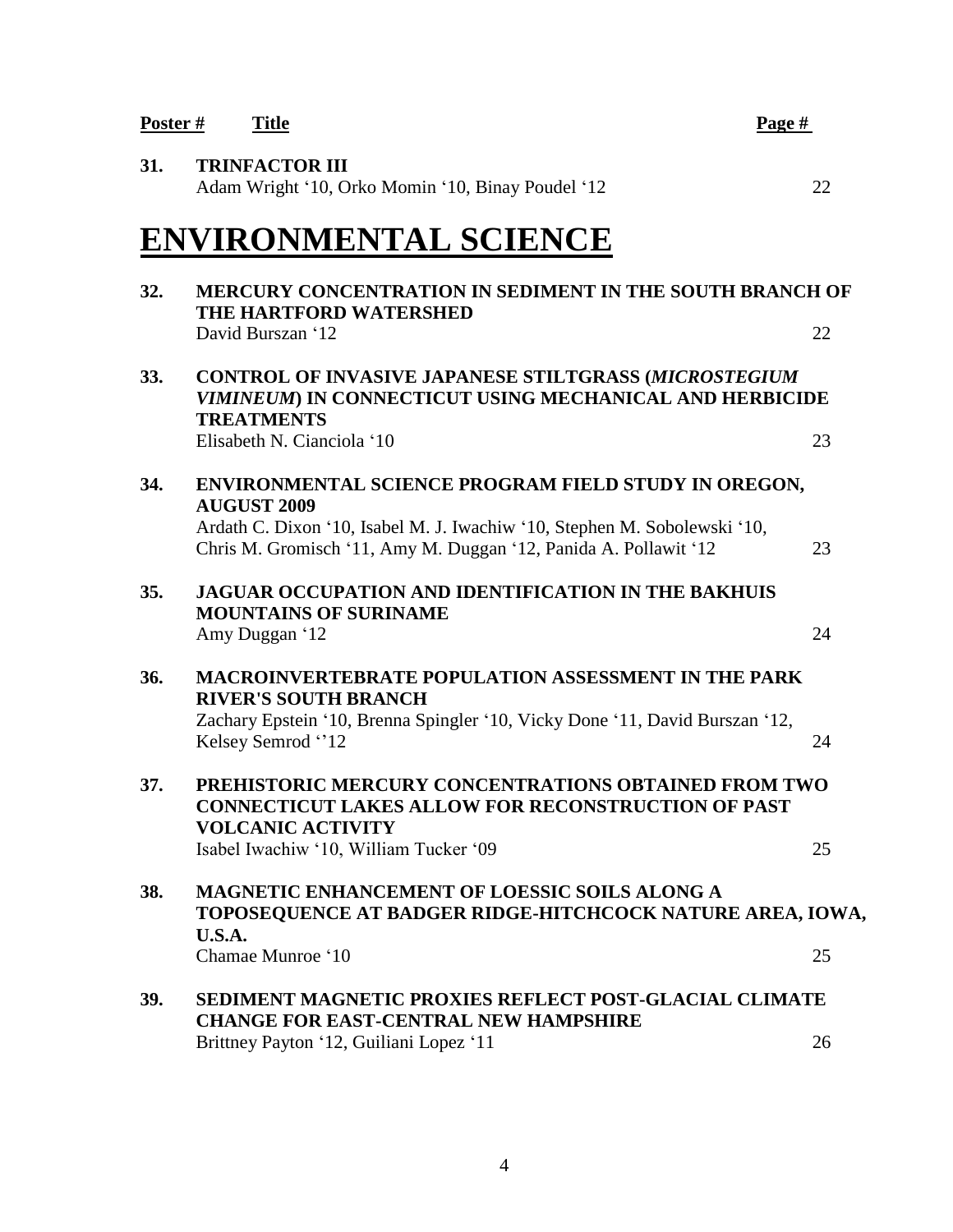| Poster # | <b>Title</b>                                                                                                                         | Page # |  |  |
|----------|--------------------------------------------------------------------------------------------------------------------------------------|--------|--|--|
| 40.      | ACID RAIN AND STORM WATER IN THE SOUTH BRANCH OF THE PARK<br><b>RIVER</b>                                                            |        |  |  |
|          | Kelsey Semrod '12                                                                                                                    | 27     |  |  |
| 41.      | <b>AQUATIC TOXICITY OF HISTAMINE ANTAGONISTS AND PROTON PUMP</b><br><b>INHIBITORS</b>                                                |        |  |  |
|          | Pooja Shakya '11, Rachel Riendeau '12                                                                                                | 27     |  |  |
| 42.      | THE SOUTH BRANCH: THE CLEANER HALF?<br>Brenna Spingler '10                                                                           | 28     |  |  |
|          | <b>NEUROSCIENCE</b>                                                                                                                  |        |  |  |
| 43.      | <b>MODELING TEMPORAL CONSCIOUSNESS IN THE BRAIN WITH SUPPORT</b><br><b>VECTOR MACHINE PATTERN INFORMATION ANALYSIS</b>               |        |  |  |
|          | Brian Castelluccio '12                                                                                                               | 28     |  |  |
| 44.      | THE EFFECTS OF NEONATAL ISOLATION ON SYNAPTIC PLASTICITY IN<br>THE MPFC-BLA OF FREELY MOVING RATS                                    |        |  |  |
|          | Rachel Clark '12, Aalok Pandey '12                                                                                                   | 29     |  |  |
| 45.      | <b>EVALUATION OF URIC ACID MANIPULATION WITH ALLOPURINOL</b><br>Fatimah Finney '11, Derek Kim '12, Timothy Liu '12, Amelia Lewis '11 | 29     |  |  |
| 46.      | <b>BI-DIRECTIONAL SYNAPTIC PLASTICITY IN ADENOSINE A1 RECEPTOR-</b>                                                                  |        |  |  |
|          | <b>DEFICIENT FREELY BEHAVING MICE</b><br>Brittany Gay '10, Valeria Barbier '10                                                       | 29     |  |  |
| 47.      | <b>PROSPECTIVE MEMORY IN CHILDREN: TIME VERSUS EVENT-BASED</b>                                                                       |        |  |  |
|          | <b>CUES</b><br>Ginger Mills '12, Julianne Garbarino '11                                                                              | 30     |  |  |
| 48.      | <b>EFFECTS OF THE KETOGENIC DIET ON PHYSIOLOGY AND BEHAVIOR</b><br>OF R6/2 HUNTINGTON'S DISEASE TRANSGENIC MICE                      |        |  |  |
|          | <b>Tiffany Ruiz '10, additional authors?</b>                                                                                         | 30     |  |  |
| 49.      | AFFECT OF ACUTE STRESS ON SYNAPTIC PLASTICITY IN NEONATALLY<br><b>ISOLATED ADULT RATS</b>                                            |        |  |  |
|          | Melike Sunay '10, Mahvesh Ansari '10                                                                                                 | 31     |  |  |
| 50.      | EFFECTS OF THE KETOGENIC DIET ON BEHAVIOR AND TEMPERAMENT                                                                            |        |  |  |
|          | OF AUTISTIC AND NON-AUTISTIC CHILDREN<br>Julia Svedova '11                                                                           | 31     |  |  |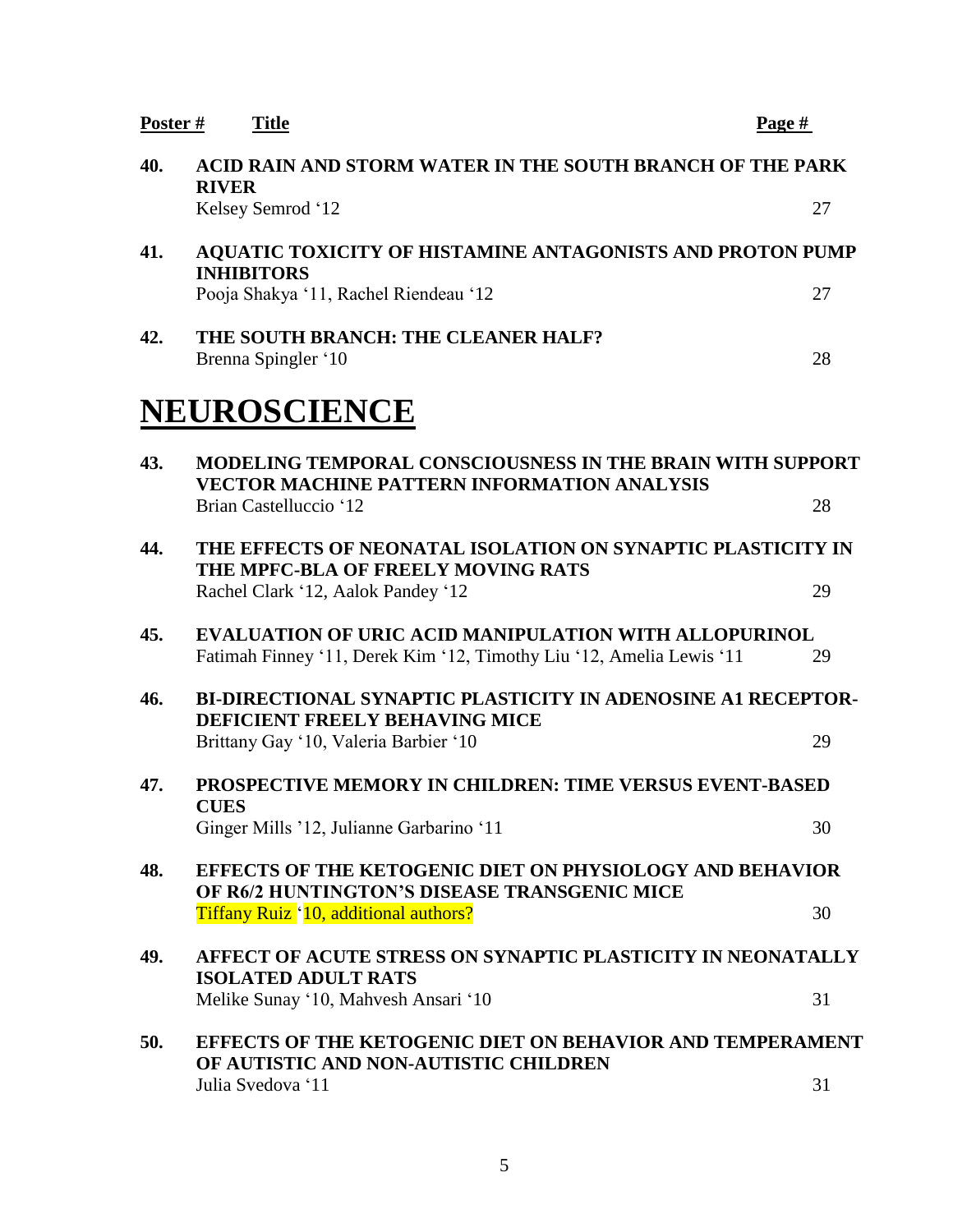| Poster # | Title                                                                                                                                                         | <b>Page</b> # |  |
|----------|---------------------------------------------------------------------------------------------------------------------------------------------------------------|---------------|--|
| 51.      | NEUROANATOMY AND CATECHOLAMINE EXPRESSION IN THE<br>CEREBRAL GANGLION OF THE CHINESE MYSTERY SNAIL,<br><b>CIPANGOPALUDINA CHINENSIS</b><br>Mike B. Taylor '10 | 32            |  |
|          | <b>PHYSICS</b>                                                                                                                                                |               |  |
| 52.      | PHOTON COUNT RATE AND COUNTER FAILURE OF A COINCIDENCE<br><b>COUNTING MODULE</b>                                                                              |               |  |
|          | John Bower '12, Adam Katcher '12                                                                                                                              | 33            |  |
| 53.      | <b>FRUSTRATED TWO-PHOTON CREATION IN A TIME-DEPENDENT CAVITY</b><br>Adam Katcher '12, John Bower '12                                                          | 33            |  |
|          | <b>PSYCHOLOGY</b>                                                                                                                                             |               |  |

**54. PERCEIVING ASPECTS OF THE HAMMER THROW IN POINT LIGHT DISPLAYS** Alicia Ortiz '12 34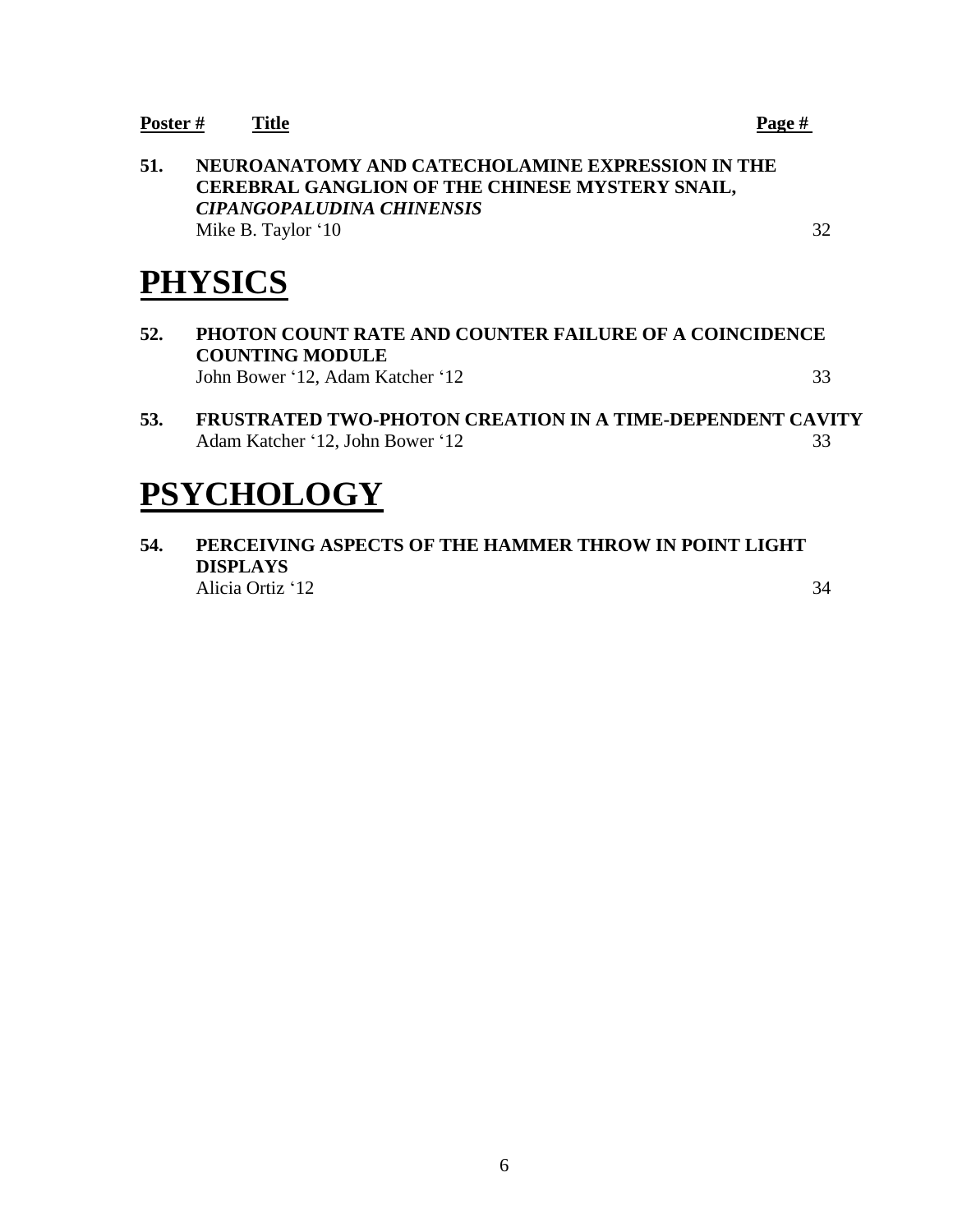# **BIOLOGY**

#### **1.**

#### **PLACENTAL INTERFACES IN VIVIPAROUS SQUAMATES AS REVEALED BY SCANNING ELECTRON MICROSCOPY**

Kristie E. Anderson '10 Faculty Sponsors: Daniel Blackburn, Ann Lehman

In viviparous squamates, females sustain their embryos by placentas that provide oxygen, water, and nutrients. We use multiple techniques in studies of placental morphology and find scanning electron microscopy (SEM) particularly useful in revealing surface features at the maternal-fetal interface. In the chorioallantoic placenta of various viviparous squamates, SEM reveals that chorionic and uterine epithelia are attenuated but not eroded, contrary to inferences based on light microscopy. SEM also reveals extensive capillary beds beneath the chorionic and uterine epithelia. The yolk sac omphalopleure shows cellular specializations for absorption in certain thamnophine snakes, and in the lizard *Sceloporus jarrovi* it bears surface ridges of unknown significance. SEM observations support the idea that the two placental types are specialized for distinctly different functions.

#### **2.**

### **HISTOLOGY OF THE CHORIOALLANTOIC PLACENTA OF WATER SNAKE,**  *NERODIA SIPEDON* Jessica Chin '12 Faculty Sponsor: Daniel Blackburn, Ann Lehman

Using histology methods, we have been able to view how the uterus changes from pre-pregnancy through to post-pregnancy of a water snake known as *Nerodia sipedon*. This species of snake is viviparous, meaning they give birth to live young, and usually mate between April and June and then bear their young between June and November. We compared the three features of the chorioallantoic placenta: the epithelium, glands, and vascularity, to detect changes in the uterus and placenta membranes that occur during gestation. There were notable differences between the pregnant and non-pregnant placenta in all three of these features, such as the chorioallantois and uterus show increased vascularity throughout gestation to facilitate maternal-fetal gas exchange. Also to facilitate increased gas exchange, the maternal and fetal epithelium decreased in epithelial height.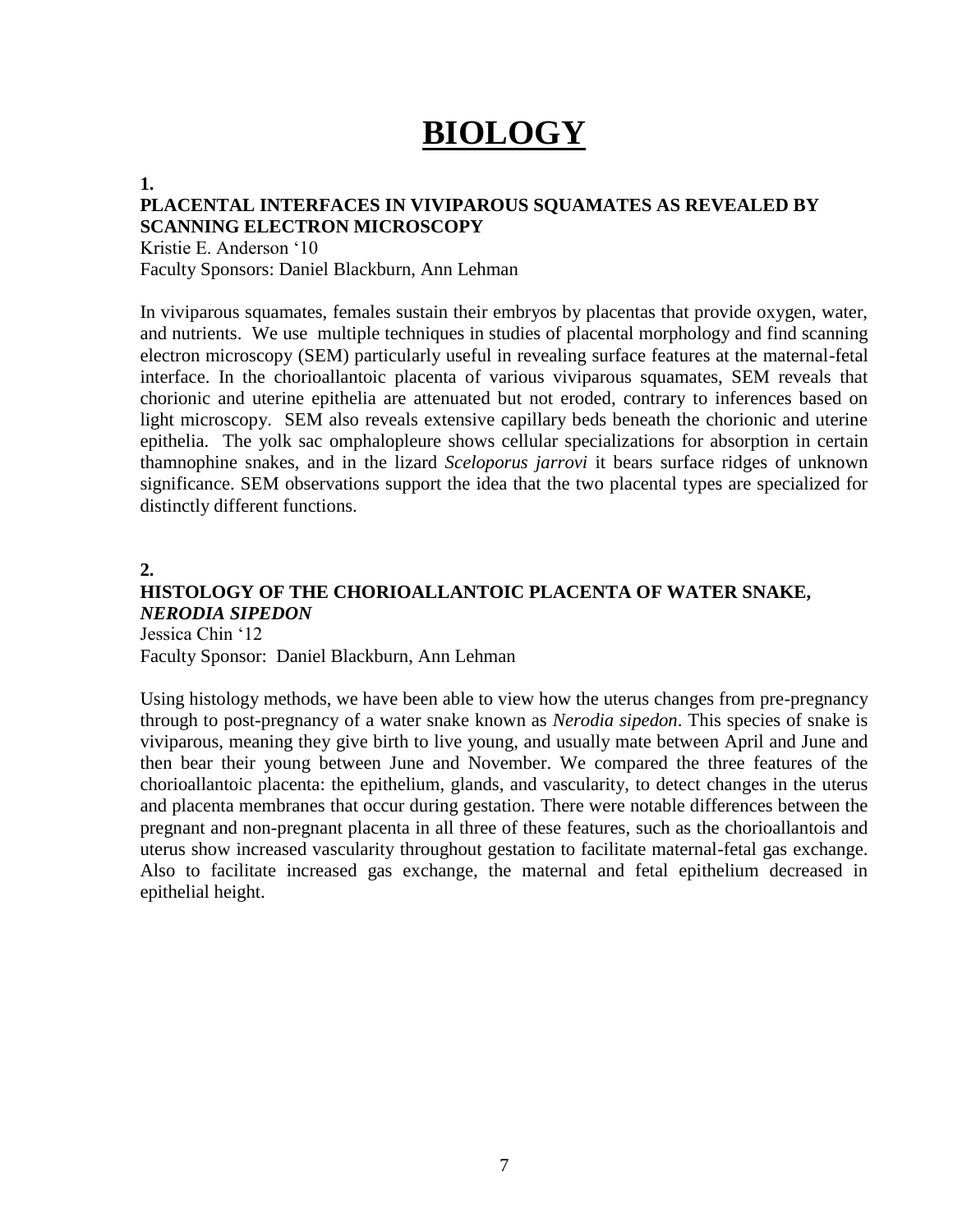## **3. THE EFFECTS OF MUTATED SERRATE LIGANDS ON THE NOTCH SIGNALING PATHWAY IN** *DROSOPHILA MELANOGASTER*

Gina V. Filloramo '10 Faculty Sponsor: Robert Fleming

The Notch signaling pathway is a highly conserved cell-to-cell signaling system that controls cell fate. In *Drosophila melanogaster,* the transmembrane protein, Serrate (Ser), acts as a ligand capable of binding to and activating the Notch receptor on adjacent cells. Conversely, when Ser and Notch are co-expressed on the same cell surface, Ser has the ability to inhibit the Notch receptor, a phenomenon termed, cis-inhibition. Earlier studies have shown that specific regions of the Ser protein are required for interaction with Notch. The dominant-negative allele of Ser, *Beaded (Bd)* lacks the intracellular domain. While this form of Ser retains the ability to cisinhibit Notch, it loses the ability to trans-activate. Recently, we have found that an altered form of Ser that lacks the  $6<sup>th</sup>$  EGF-like repeat is no longer capable of cis-inhibition, indicating that this specific EGF-like repeat is required for this property. To understand the properties of the EGFlike repeat deleted form, two genetic constructs were built, both of which were lacking in their intracellular and transmembrane regions. One construct is simply the *Bd* molecule and will serve as an experimental control. The second construct is a combination of the  $6<sup>th</sup>$  EGF-like repeat deletion and the *Bd* form. The goal of the experiment is to determine if the 6<sup>th</sup> EGF-like repeat deletion can override the *Bd* cis-inhibiting form. DNA from each construct was isolated and injected into germ cells to generate transgenic animals in which we will observe Notch and Ser expression in the imaginal wing discs of *D. melanogaster.* We will present our current data with interpretations and models for function aspects of the Ser ligand.

**4.**

## **A BIOSYNTHESIS EXPERIMENT TO DETERMINE THE ORIGIN OF A GERMACRENE SESQUITERPENE IN THE PUPAL DEFENSIVE SECRETION OF THE LADYBIRD BEETLE** *DELPHASTUS CATALINAE*

Jackie Knapp '10 Faculty Sponsor: Scott Smedley

Insects are known to utilize chemicals such as terpenes as pheromones, hormones and defensive secretions. Both the larval and pupal stages of *Delphastus catalinae* (Coleoptera: Coccinellidae) have glandular hairs that secrete a novel germacrene sesquiterpene and polypropanoids, both of which serve a defensive role against predatory ants. The larvae of *D. catalinae* feed on the immature stages of the whitefly *Bemisia tabaci.* A previous study conducted by Patrick McCarthy (Class of 2009) used <sup>13</sup>C-labeled and unlabeled sodium acetate, a possible precursor to sesquiterpenes, to determine whether the germacrene was biosynthesized *de novo* by the beetles or sequestered from the diet. I conducted a biosynthesis experiment in which  $^{13}C$ - labeled and unlabeled glucose were applied to the whitefly egg diet and presented to later instar *D. catalinae* larvae. The larvae were allowed to pupate and were then sampled for chemical analysis to establish whether glucose was incorporated into the germacrene molecule, thus indicating *de novo* biosynthesis, or whether it was sequestered directly from the diet. Results of the chemical analysis are pending.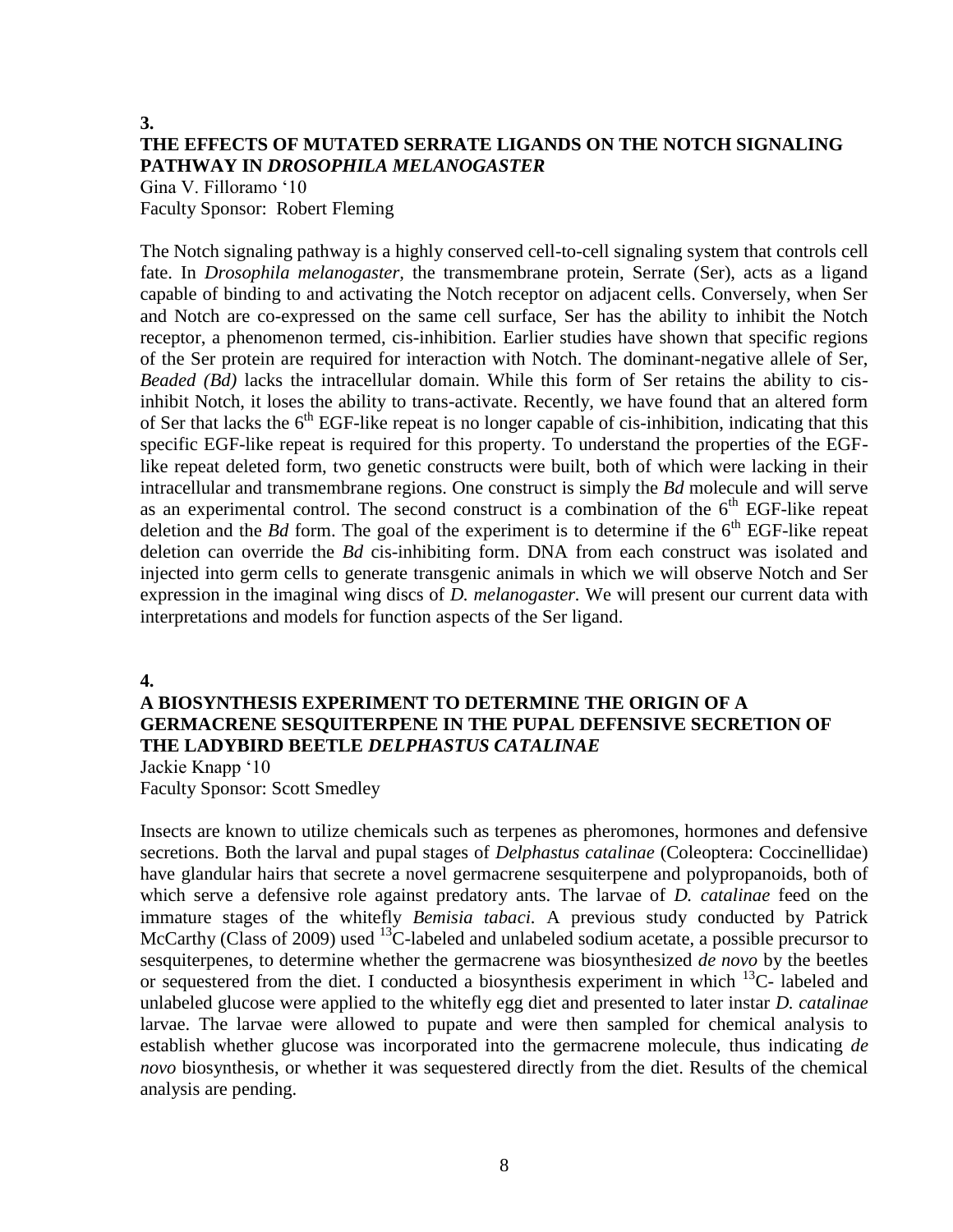#### **5.**

## **THE EFFECT OF COMPOST PILE CONTENT ON INVERTEBRATE INHABITANTS**  Jessica Scordamaglia '10

Faculty Sponsor: Scott Smedley

Residential composting has become a popular practice for environmentally conscious households. Composting decreases the amount of biodegradable waste going into landfills. In addition to bacteria, fungi, and other microbes, many macro-organisms are also involved in the decomposition in a compost pile. A survey was conducted to compare invertebrate communities in three compost piles of varying content. The piles included a vegetable products pile, an animal and vegetable products pile, and a control pile with no food scraps, but with the same leaf mulch core and straw cover as the other two piles. The experiment was conducted in a rural/residential area in Andover, Connecticut from June 1 – August 12, 2009. Three invertebrate sampling techniques were utilized. Pitfall traps were used to collect groundcrawling invertebrates along the pile periphery. Adhesive-coated sampling cylinders above the piles were used to collect flying insects. Tullgren funnels were used to collect invertebrates living directly within the piles' mulch and straw. Primary activities during the summer field season included planning the sampling strategy, collecting and processing samples, and maintaining the piles. During the upcoming academic year, the invertebrates within the samples will be identified, then quantified to compare the communities among the three different compost piles.

## **6.**

## **BACTERIAL INTERFERENCE: A STUDY OF THE NORMAL FLORA IN THE UPPER RESPIRATORY TRACT**

Andrew Williamson '10, Tiffany Damiani '12 Faculty Sponsor: Lisa-Anne Foster

Bacteria composing the normal flora of the human upper respiratory tract (URT) serve a variety of roles. One important function is the inhibition of more pathogenic bacteria from colonizing the URT. Identifying the species of bacteria within the normal flora is essential to understating the effect these commensal organisms can have in protecting the human body from infection. This study examines the efficacy, accuracy, and sensitivity of identifying species of bacteria using polymerase chain reaction and restriction fragment length polymorphisms of the 16S rRNA gene. Applying these methods for bacterial detection, we hope to find a correlation between the abundance of specific species of bacteria present and predisposition to illness.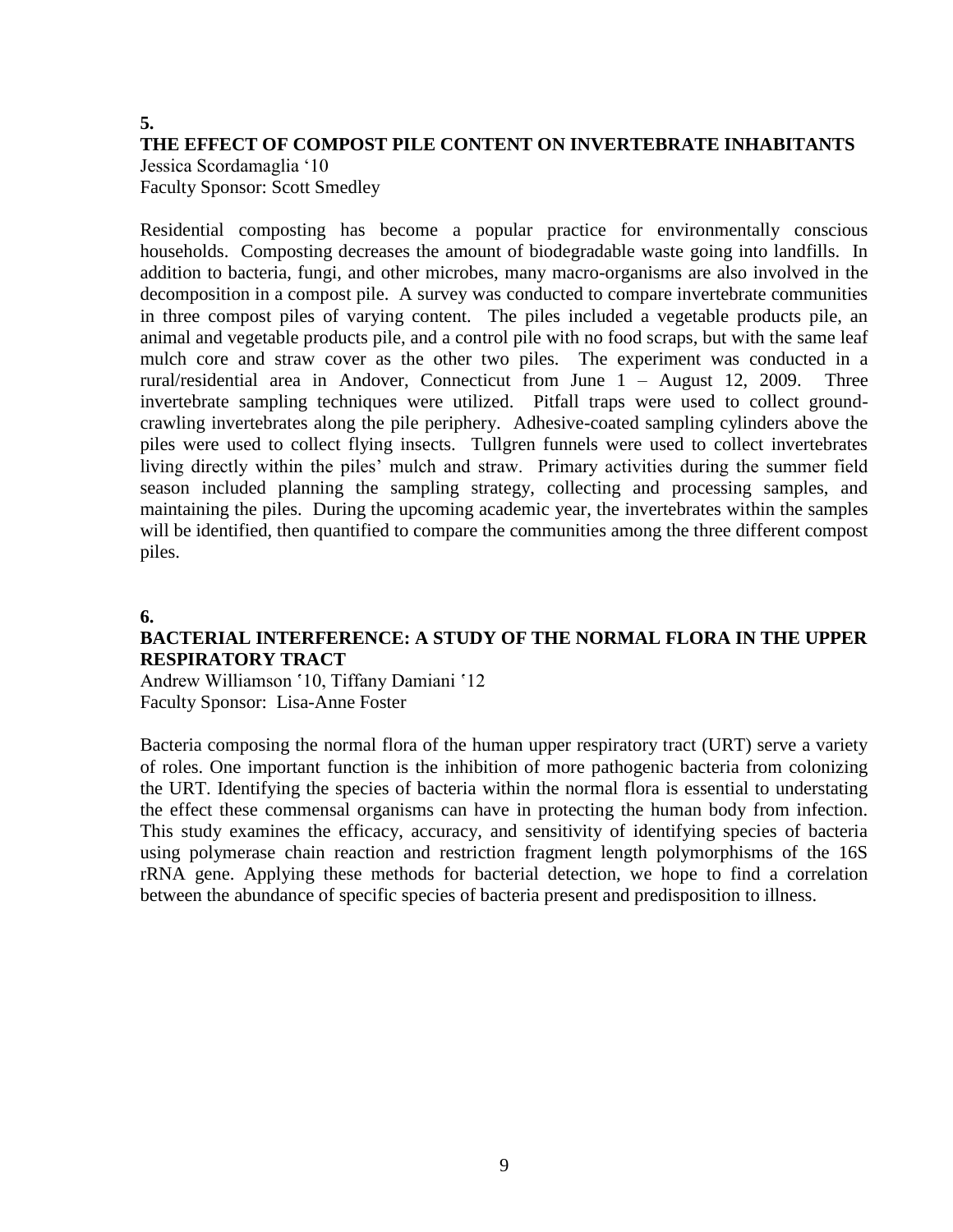## **CHEMISTRY**

#### **7.**

## **CYCLIZATION USING INDIUM METAL AND BENIGN CONDITIONS**

Laura Anderson '10

Faculty Sponsor: Thomas Mitzel

The uses of more environmentally benign reaction conditions have been of great interest to research in organic chemistry. Currently, chemical conditions to develop important molecules in organic synthesis require inert conditions, and solvents that require special disposal considerations at great cost. Aqueous solvents, coupled with multi-step one-pot reactions lead to greater efficiency and resourcefulness. Previous work in the Mitzel laboratory has established the possibility of a cascade reaction involving an indium promoted Barbier coupling followed by a Cope-rearrangement. This project concentrates on a one-pot cyclization using a gold (III) promoted cascade reaction, which follows an indium-promoted Barbier coupling of a propargyl aldehyde with a dihalide.



## **8. THE COORDINATION OF TUNGSTEN TO FOUR DIFFERENT HYDROCARBON DIYNE MOLECULES**

Adam Boynton '12 Faculty Sponsor: Timothy Curran

Past research by (Curran *et al.,* 2002) showed that it is possible to coordinate one tungsten to two alkynes situated on a peptide strand, forming a cyclicpeptide. But these cyclicpeptides were complicated structures, and the only cyclic complexes yet studied had involved peptides. So the goal of the following project was to study tungsten cyclic coordination in simpler molecules, specifically hydrocarbon diynes. A diyne is any molecule that contains two alkyne groups, and employed in this research were hydrocarbon chains consisting of seven, eight, nine, and ten carbons – 1,6-heptadiyne, 1,7-octadiyne, 1,8-nonadiyne, and 1,9-decadiyne, respectively – with the alkyne groups located at each end of the molecules. The aim was to try and coordinate the two alkyne groups in each molecule to tungsten to form a cyclic complex. The tungsten complex  $[W(\text{d}m\text{tc})_2(CO)_3]$  was synthesized by reacting previously formed  $[W(CO)_5][E_4N]$  with  $I_2$  and dmtc. The orange  $[W(dmtc)_{2}(CO)_{3}]$  complex was then reacted with each of the four diyne molecules in a 1:1 molar equivalent in a refluxing solution of degassed methanol. Each of the four reactions yielded a yellow solution, which signified that a tungsten bis(alkyne) complex had formed. TLC analysis of each of these yellow solutions indicated that in all cases more than one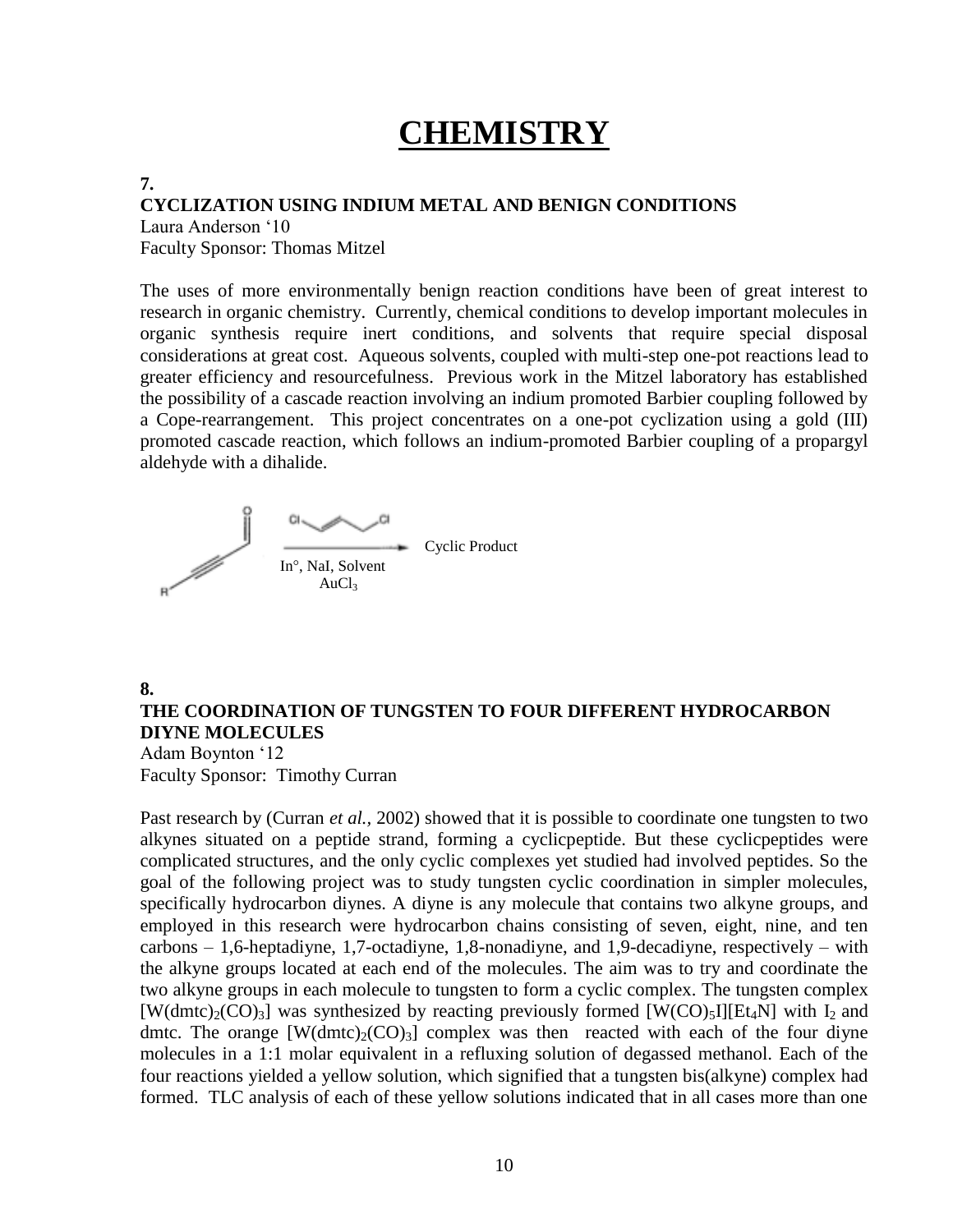product had formed. Flash chromatography was used to attempt to isolate each of the desired  $[W(dmtc)<sub>2</sub>(divne)]$  products. The products obtained via flash chromatography were analyzed with HPLC, MS, and  ${}^{1}H$  NMR, which revealed no evidence of any desired product. The MS data suggested that the starting alkynes had decomposed to smaller molecules, but the nature of the decomposition is not known.

## **9.**

## **TITLE**

Christopher Gromisch '11 Faculty Sponsor: Olivier Nicaise

Chiral chemistry and the manipulation of stereochemistry has become important in the development of chemical drugs and products. Isomers, chemicals of the identical chemical formula but differenting structure, can have radically different properities. Understanding how to manipulate the geometric structure of a certain compound is necessary in chemical work. The ultimate goal of my research was to use a specific configuration of a chiral diol to select for a specific stereochemical product. The desired product, an aromatic, bicyclic alcohol, occurs in a racemic mixture of the two enantiomers (non-superimposable chemical mirror images) under standard conditions. However, by using the chiral diol, which has serves as an intermediate in the reaction, we can create two diastereomers, which do not occur in a racemic mixture. The use of low temperatures (our reaction would theoretically occur at  $-78^{\circ}$ C), favors a specific diastereomer over the other. Before using the chiral diol, it was necessary to receive a high yield of the desired alcohol under the low temperature conditions. Decreasing the reaction temperature decreases the available energy of the system, slowing the reaction rate and affecting the product yield. To compensate for this loss of reactivity, we first synthesized a reactive aromatic compound, a disubstituted benzene ring with a bromine and triflate substituent. We then reacted butyl lithium with di-isopropyl amine to product di-isopropyl amide (LDA) and reacted the LDA with cycloheptanone to produce an enolate. The enolate was reacted under the presence of the benzene compound and butyl lithium to produce the desired product, while kept in an anhydrous environment at  $-78^{\circ}$ C. This beginning reaction was altered by using different stoichiometric amounts of the aromatic compound, the base, butyl lithium, as well as using different bases (LiNCY- lithium dicyclohexyl amine) to reduce the side products. The reactions show that the base used to produce the enolate also forms significant side-product, because the produced benzyne is so reactive. The reactivity of benzyne has led to a highest yield of about 80%, and therefore, a less reactive base will need to be used to produce higher results. Before the desired reaction can occur, the yield of the reaction must be higher.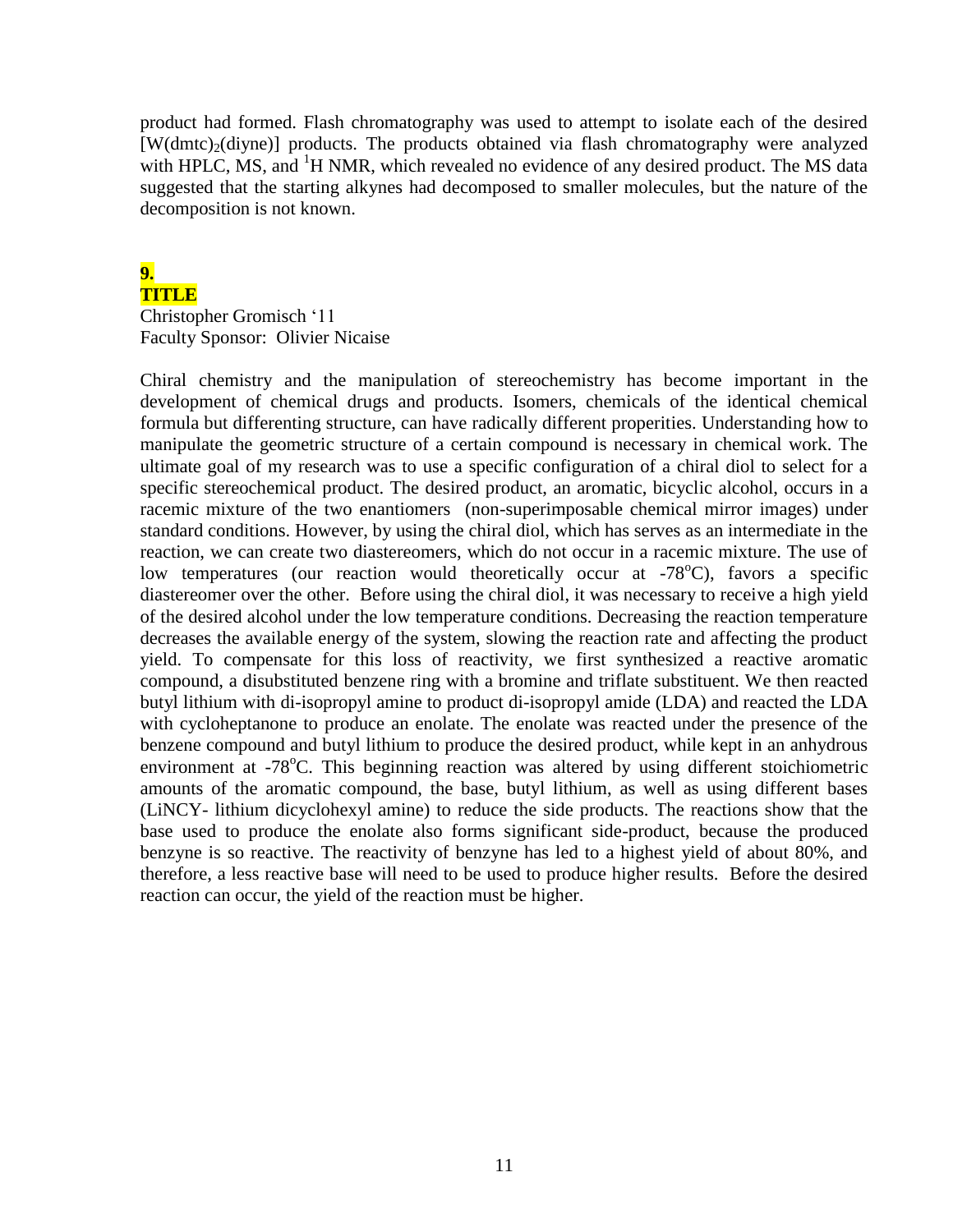## **10. X-RAY PHOTOELECTRON SPECTROSCOPY STUDY OF POTASSIUM IODIDE SOLUTION SURFACES**

John Hasychak III '11 Faculty Sponsors: Maria Krisch, Hendrik Bluhm

Many atmospheric aerosols undergo photochemical reactions which have a large effect on atmospheric chemistry. Studies have shown that many tiny liquid droplet aerosols can behave differently than would be expected of bulk liquids undergoing photochemical reactions, possibly due to their large amount of surface area relative to their volume. This study focuses on the photochemistry of potassium iodide on the surface of an aqueous solution and the changes due to increased distance from the liquid-gas interface. A saturated solution of potassium iodide was exposed to an ultraviolet laser in a vacuum. X-ray photoelectron spectroscopy at the Advanced Light Source Synchrotron was used to analyze the contents of the potassium iodide solution at different depths of the surface of the solution, before, during and after UV exposure. Results were expected to show that reactions occur more readily closer to the surface of the liquid. Initial results do not show any depth dependant differences in the potassium iodide photochemical reactions.

### **11.**

## **MAPPING THE TYPE I COLLAGEN BINDING SITE ON OSTEOCALCIN**

Andrew M. Janiga '11, Joseph C.C. Lim '12 Faculty Sponsor: Richard Prigodich

Osteocalcin and Collagen are two of the main proteins that play a role in bone structure. It is known that these two proteins bind together. Prior research showed that a peptide derived from the first 14 amino acids of the amino-terminus of osteocalcin will bind to collagen. Preliminary tests with 10, 12, 14, and 16-mer osteocalcin solutions yielded similar results. This study will complete a quantitative analysis of amino terminal peptides of 10, 12, 14 and 16 amino acids in length to determine what portion of the osteocalcin molecule is binding to collagen.

## **12.**

## **GOLD CATALYZED CYCLIZATION**

Jo-Ann Jee '10 Faculty sponsor: Thomas Mitzel



Gold catalysis has attracted much attention in recent years due to the role it plays in cycloisomerization reactions involving alkynes, alkenes and allynes (Hong, 2008). Previous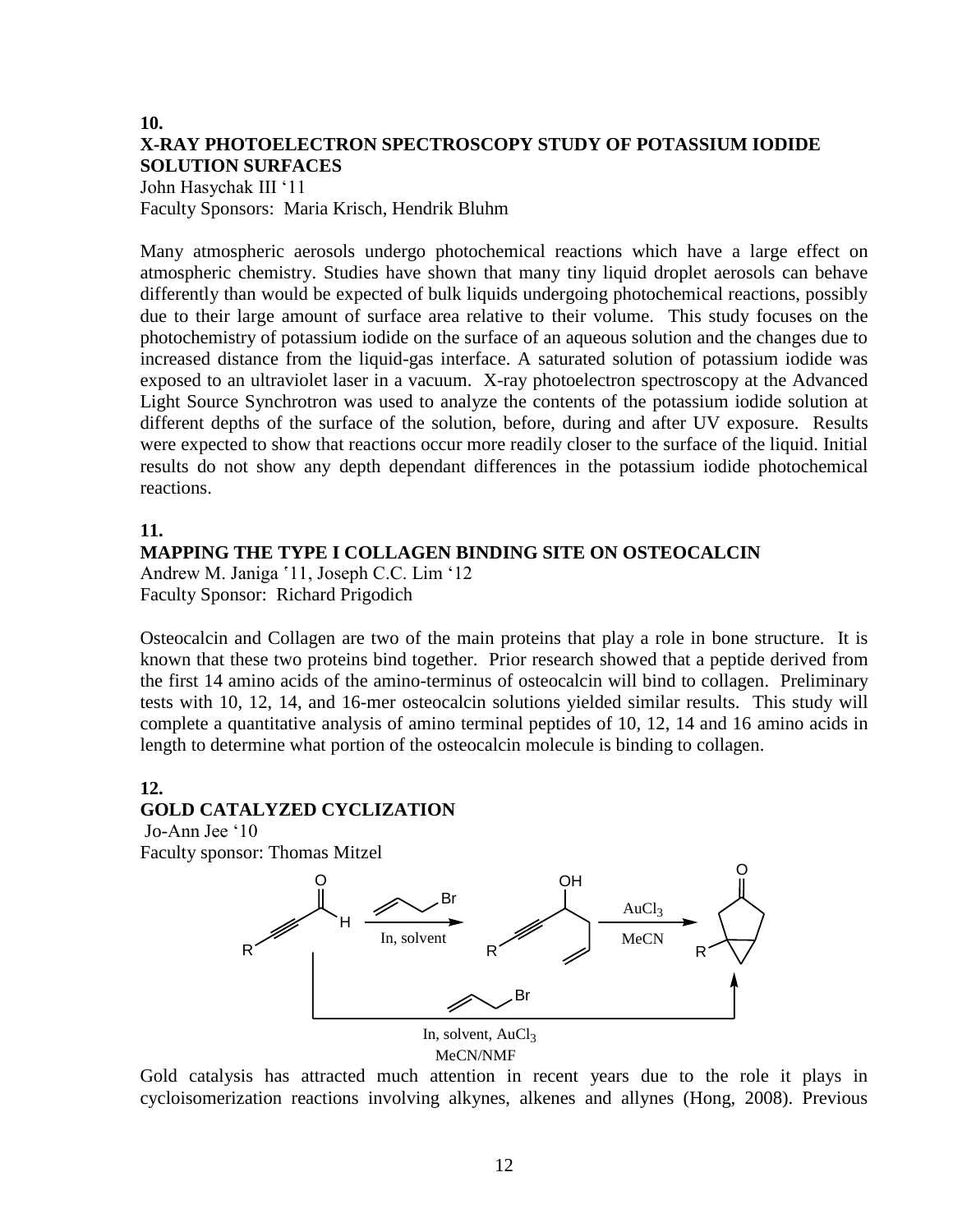research in our lab has shown that the two step coupling-cyclization reaction between the phenol propargyl aldehyde and allyl halide system is possible with gold catalysis. The goal is to obtain cyclization with various R-groups under similar conditions. This research focuses on the use of tetramethylsilane (TMS) as the R-group. The results of the attempt at the cascade reaction will be discussed.

#### **13.**

## **USING FTIR SPECTROSCOPY TO DETERMINE SECONDARY STRUCTURES OF HEMOGLOBIN AND LYSOZYME**

Pratheek Kalyanapu '12 Faculty Sponsor: Richard Prigodich

Scientists have used FTIR spectroscopy as a means of studying secondary structure of proteins for quite a while (Griebenow *et al*, 2000). Even though other techniques, such as crystallography, and NMR spectroscopy, can give more detailed structural information than FTIR spectroscopy can the main strength of FTIR is the fact that it is possible to investigate structural changes in a protein under conditions that is not directly non-invasively accessible by other spectroscopic methods (Griebenow *et al,* 2000). A solution of 10 mg/mL bovine hemoglobin in tris buffer was prepared and was placed on to the FTIR and purged for 24 hours and scanned. A solution of 10 mg/mL of Lysozyme in tris buffer was also scanned in a similar way to the hemoglobin.

### **14.**

## **DOES CONFORMATION PROTECT A PEPTIDE FROM CLEAVAGE?**

Michael Lee '10

Faculty Sponsor: Timothy Curran, Bruce Frank Summer Research Fellowship

Amino acids are the building blocks for proteins, and these amino acids can be strung together in long chains, and these chains can take on specific three-dimensional conformations that give a protein its secondary, tertiary, and quaternary structures. Within the protein, one of the secondary structures adopted is the helix. Protease enzymes cleave peptide and protein chains, usually at specific amino acids in the peptide or protein sequence. It is generally believed that proteases will only act on peptides in an extended conformation.

The goal of this study is determine whether a constrained tetrapeptide having a helical conformation is protected from undergoing hydrolysis by the protease chymotrypsin. Previous research by Emma Handy accomplished the synthesis of a tetrapeptide crosslinked by a tether that joins two lysines and a 1, 1'-disubstituted ferrocene, and the helical conformation was confirmed with NMR methods. Current research is focused on the solution-phase crosslinking of the tetrapeptide Lys-Phe-Ala-Lys with 1,1'-ferrocene diacid chloride. Once crosslinked, the ferrocene-tetrapeptide complex will be analyzed using NMR methods to determine if it has a helical conformation. Both the constrained and unconstrained tetrapeptides will be tested using HPLC techniques to see if they undergo cleavage by chymotrypsin, which is known to cleave the Phe-Ala peptide bond.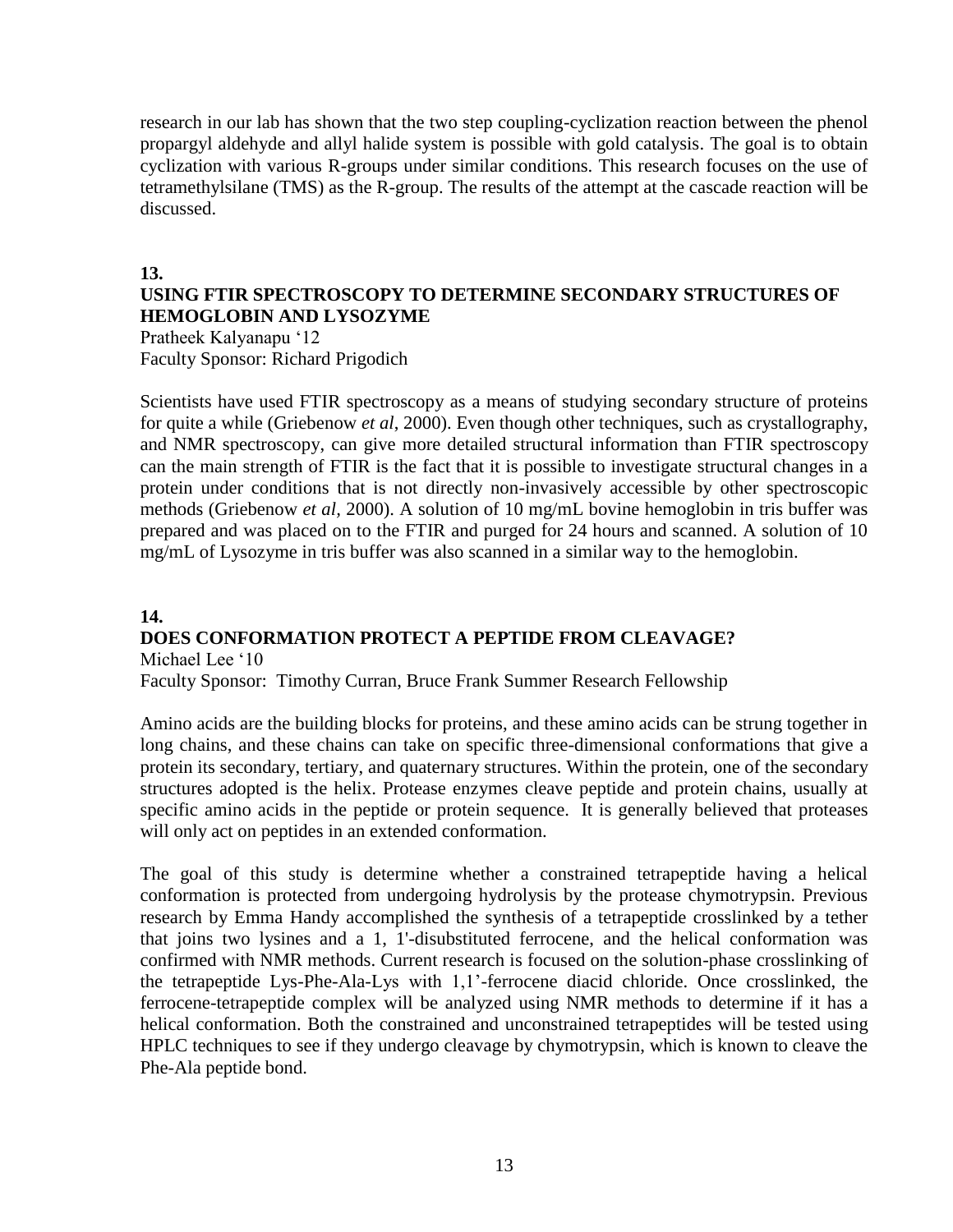## **15. 1-DIMENSIONAL STACKING OF FERROMAGNETIC NANOPARTICLES IN ANODIC ALUMINA**

### Jack Love '10 Faculty Sponsor: Richard Farrell (UCLA), Sarah Tolbert (UCLA)

When magnetic particles align, there is an anisotropic magnetic coupling effect between the particles, which is desirable for many magnetic device applications. Different templates with cylindrical shapes have been used to confine magnetic particles in order to induce this 1 dimensional coupling. Under anodic conditions, the oxidation of aluminum results in the growth of pores whose size and spacing can be directed by adjusting the anodization conditions, making it an attractive template. While most AAO growth results in pores between 50 and 150 nm in diameter, conditions are used that produced sub-10 nm pores in thin films (50-200nm) of aluminum. Ferromagnetic iron/platinum nanoparticles are then incorporated into these pores. The magnetic properties of the composite films are studied using SQUID magnetometery and magnetic force microscopy. The substrates are studied in three different orientations with respect to the applied magnetic field in order to better understand how the particles align within the pores. The saturation magnetization varied between the different orientations indicating anisotropy in the film. Nanoparticles with a coercive width of 945 Oe showed increases in coercivity of 10-30% when incorporated in the AAO. This increase suggests that the chains of particles are coupling. The films showed normalized remnant magnetization values ranging from 0.15 to 0.4 which are below the expected value of 0.5 for ferromagnetic materials. This suggests that there is anti-ferromagnetic behavior in the system caused by the particles aligning in a zigzag pattern inside the pores. This work demonstrates a bottom up approach to creating anisotropy in a nanoscale system

## **16. METALLACYCLICPEPTIDES DERIVED FROM COORDINATION OF ALKYNYLCYSTEINES TO TUNGSTEN**

Thomas McTeague '12 Faculty Sponsor: Timothy Curran

The helix-turn-helix protein conformation, a combination of helix and turn secondary structures, is a DNA binding domain in transcription factors. In particular, protein turns form due to hydrogen bonding between nearby amino acids. This research sought to prepare a short peptide constrained to a turn. The peptide would have two cysteines that had propargyl groups attached to the side chain thiol. The two alkynes would then be crosslinked to a tungsten via reaction with W(CO)<sub>3</sub>(dmtc)<sub>2</sub>. *L*-cysteine hydrochloride hydrate was reacted with propargyl bromide in a solution of sodium ethoxide. The resulting product was dissolved in THF and reacted with Boc<sub>2</sub>O and triethylamine in deionized water to obtain Boc-Cys(SCH<sub>2</sub>CCH)-OH. By reacting the Boc-Cys(SCH2CCH)-OH with either anisidine or *N-*hydroxysuccinimide and EDC in methylene chloride at  $0^{\circ}$ C and allowing to slowly warm to room temperature, a Boc-Cys(SCH<sub>2</sub>CCH)anisidine and a Boc-Cys(SCH<sub>2</sub>CCH)-OSu were both synthesized respectively. After removing the Boc protecting group from the Boc-Cys(SCH2CCH)-anisidine, the deprotected amino acid was then reacted with the previously synthesized Boc-Cys(SCH<sub>2</sub>CCH)-OSu, to form a Boc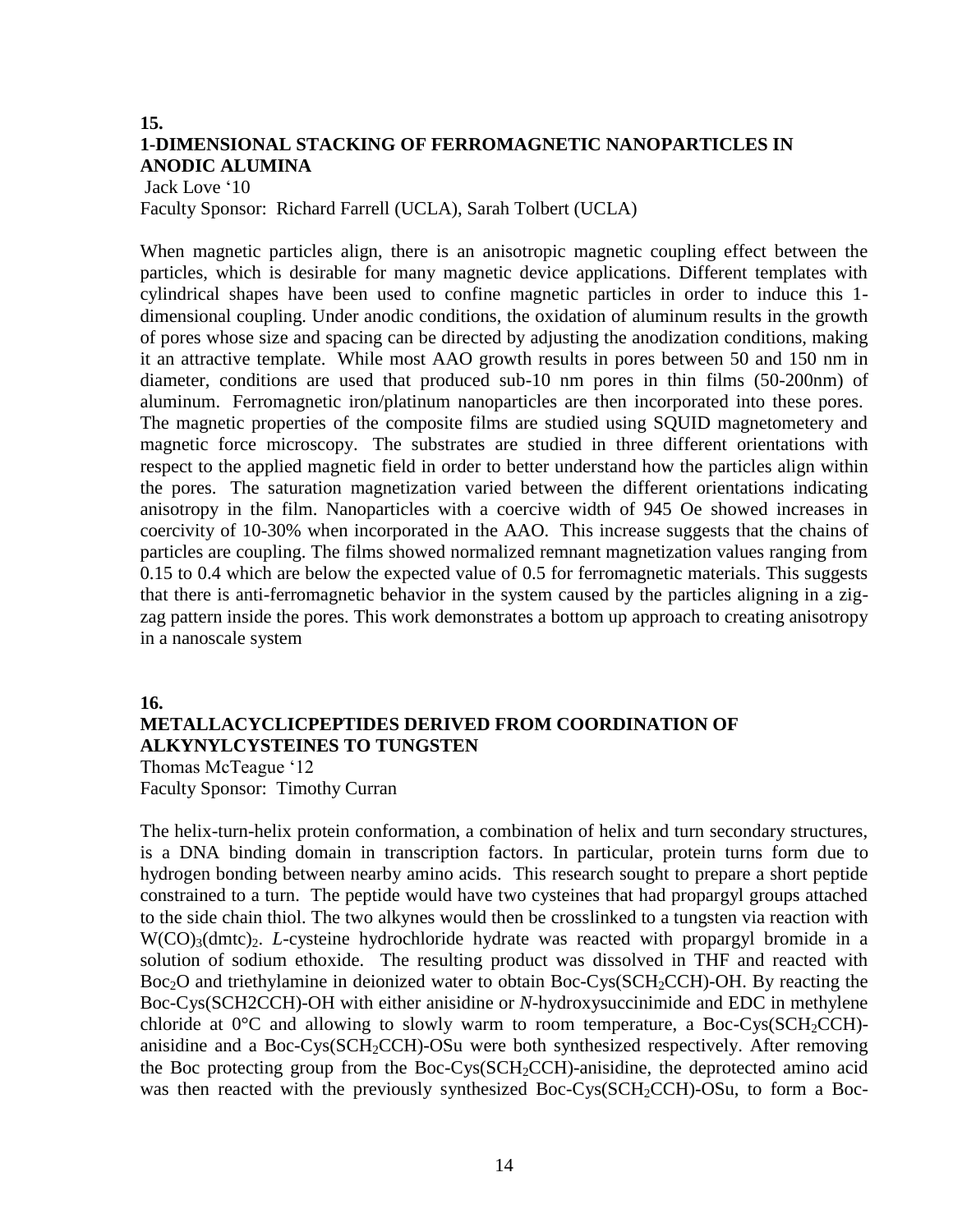$Cys(SCH_2CCH)$ -Cys(SCH<sub>2</sub>CCH)--anisidine. This dialkynylpeptide was then reacted with  $W(CO)$ 3(dmtc)<sub>2</sub> in a refluxing solution of methanol under nitrogen atmosphere until the solution became yellow, and the desired tungsten dialkynylpeptide complex was formed. The resulting product was then purified by flash chromatography using a 1cm column and a 1:1 solution of ethyl acetate: hexanes as the eluant.  ${}^{1}H$  NMR and mass spectroscopy were then utilized to confirm the structure and identity of the purified product. Studies aimed at discovering whether this molecule adapts a turn are underway.

**17.**

#### **CYCLIZATION OF AN IMINE USING INDIUM METAL**

Katie Pearson '10 Faculty Sponsor: Thomas Mitzel



A main focus of the world today is improving the environment. The use of more environmentally friendly reaction conditions to carry out chemical transformations would aid a great deal in this area. This research focuses on the introduction of different reagents and solvents into reactions to form molecules, that are popular templates in organic synthesis, but are currently formed under "harsh" conditions. Indium metal has been shown to promote C-C bond formations under environmentally benign conditions, including the use of water as an "organic" solvent, with good regio- and stereocontrol. Previous research in the Mitzel laboratory has shown that the use of indium metal has led to not only an oxy-cope rearrangement but also a cyclization of an alcohol product. The cyclization of the alcohol product was done in a two pot reaction where the first step focuses on the coupling of an aldehyde to a allyl halide and the second focuses on the cyclization of the coupled product using indium and gold as a catalysts. The main focus of the research conducted this summer was to complete the cyclization in one pot.

## **18. DEVELOPMENT OF A METHOD TO STUDY LIQUID-VAPOR INTERFACE PHOTOCHEMISTRY**

Baltazar Ramos '11, John Hasychak III '11 Faculty Sponsor: Maria Krisch

Evidence suggests that liquid-vapor interfaces may exhibit different chemical properties than the bulk of the liquid. Understanding these different properties is essential in understanding the chemistry of atmospheric aerosols since they have a large surface area to volume ratio. This study focuses on the marine aerosols that contain the photochemically active organic compounds, such as CH<sub>2</sub>ICl CH<sub>2</sub>IBr and CH<sub>2</sub>I<sub>2</sub>. These organic compounds were chosen because it is known that halogens affect ozone chemistry. The driving force of this study is to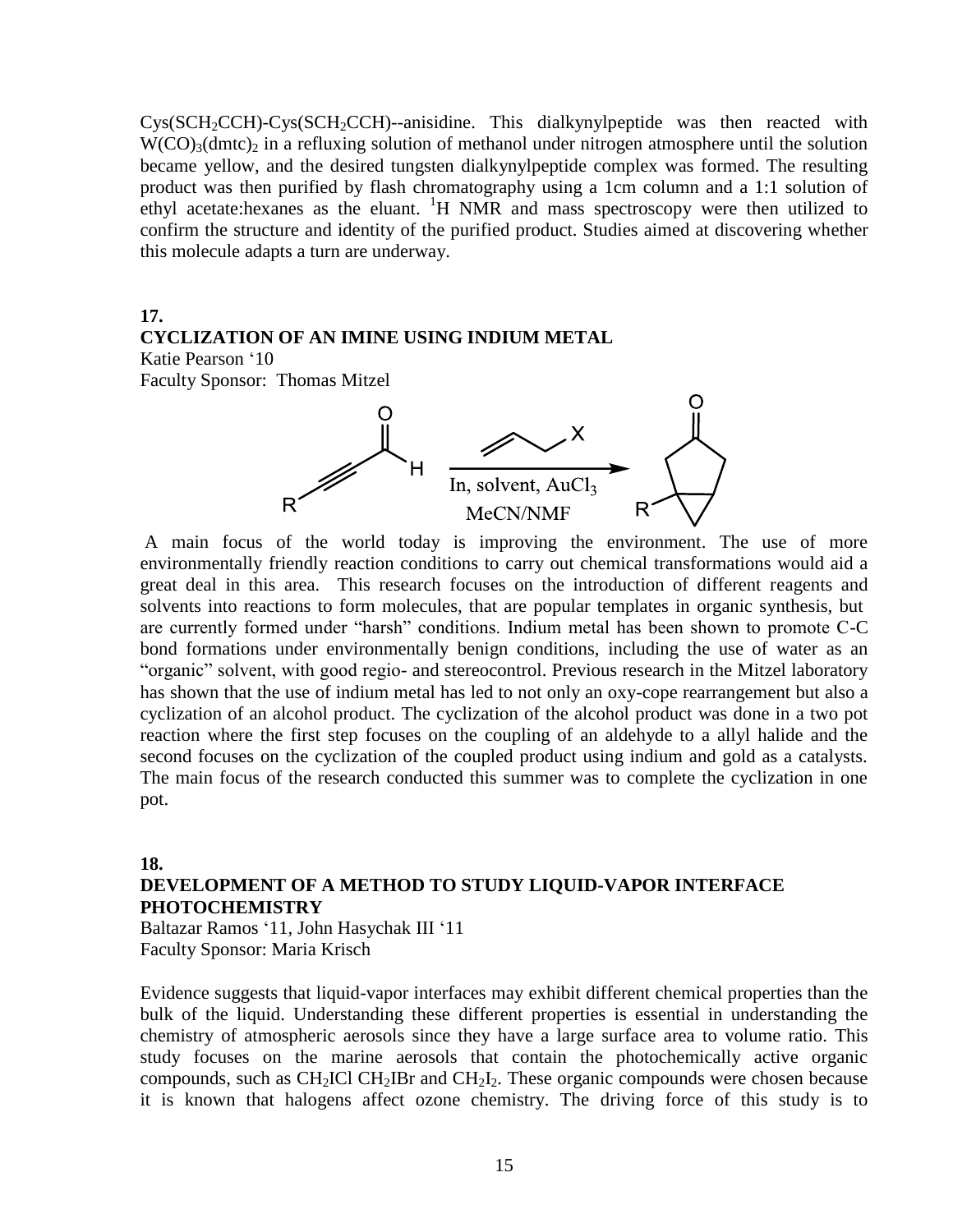photochemically react these organic compounds in a KI solution, which is also photochemically active, using a droplet train that imitates aerosols in order to compare interfacial vs. bulk reaction. We discuss construction of the droplet apparatus and different methods tested for analysis of the products, including UV-Vis, fluorescence, and IR spectroscopy.

#### **19.**

## **ACCELERATING EFFECTS OF LEWIS ACID CATALYSTS IN THE FORMATION OF A CYCLIZED PRODUCT**

Linda Tam '10 Faculty Sponsor: Thomas Mitzel

The idea of cyclization has been studied extensively in Organic Chemistry and has become an interest in the lab. The formation of a cyclized product has been achieved repeatedly in the field. However, our interest mainly focuses on establishing the appropriate reaction conditions to synthesize a cyclized product under a one-pot synthesis. These conditions include sonication, stirring, and change of solvents. To further understand the electro flow during this particular chemical reaction, different Lewis acid catalysts (AuCl and AuCl3) were used in hopes of inducing rearrangement and cyclization.

#### **20.**

## **STEREOSELECTIVE SYTHNESIS OF 3'-DEOXY 3'-C-BRANCHED-CHAIN SUBSTITUTED THYMIDINE**

Mallory Thomas '11, Monica Au-Yeung '12 Faculty Sponsor: Richard Prigodich

The goal of this research project is to synthesize a phosphonamidite that will be able to be employed in solid-phase oligonucleotide synthesis. Double-stranded oligonucleotides containing a single phosphonate nucleotide could then be synthesized and used in studying the binding of metal ions to nucleic acids. Metal ion binding to nucleic acids is important in controlling nucleic acid structure. The phosphonate nucleotide will have the 3'-oxygen atom replaced with a methylene group. This phosphonate will have a unique 31P-NMR chemical shift compared to phosphate nucleotides and the coupling between the methylene protons and the phosphorus atom is sensitive to the binding of metal ions in inner sphere vs outersphere coordination modes. Thus far, three intermediate products have been successfully synthesized. Thymidine was the first (already-synthesized) deoxynucleoside used in the series of steps, along with numerous other reagents to convert from product to product. After each synthesis, tests such as TLC and column chromatography were used to purify each successive compound. Mass spectrometry and H-NMR spectroscopy were used to confirm the structure of each successive product.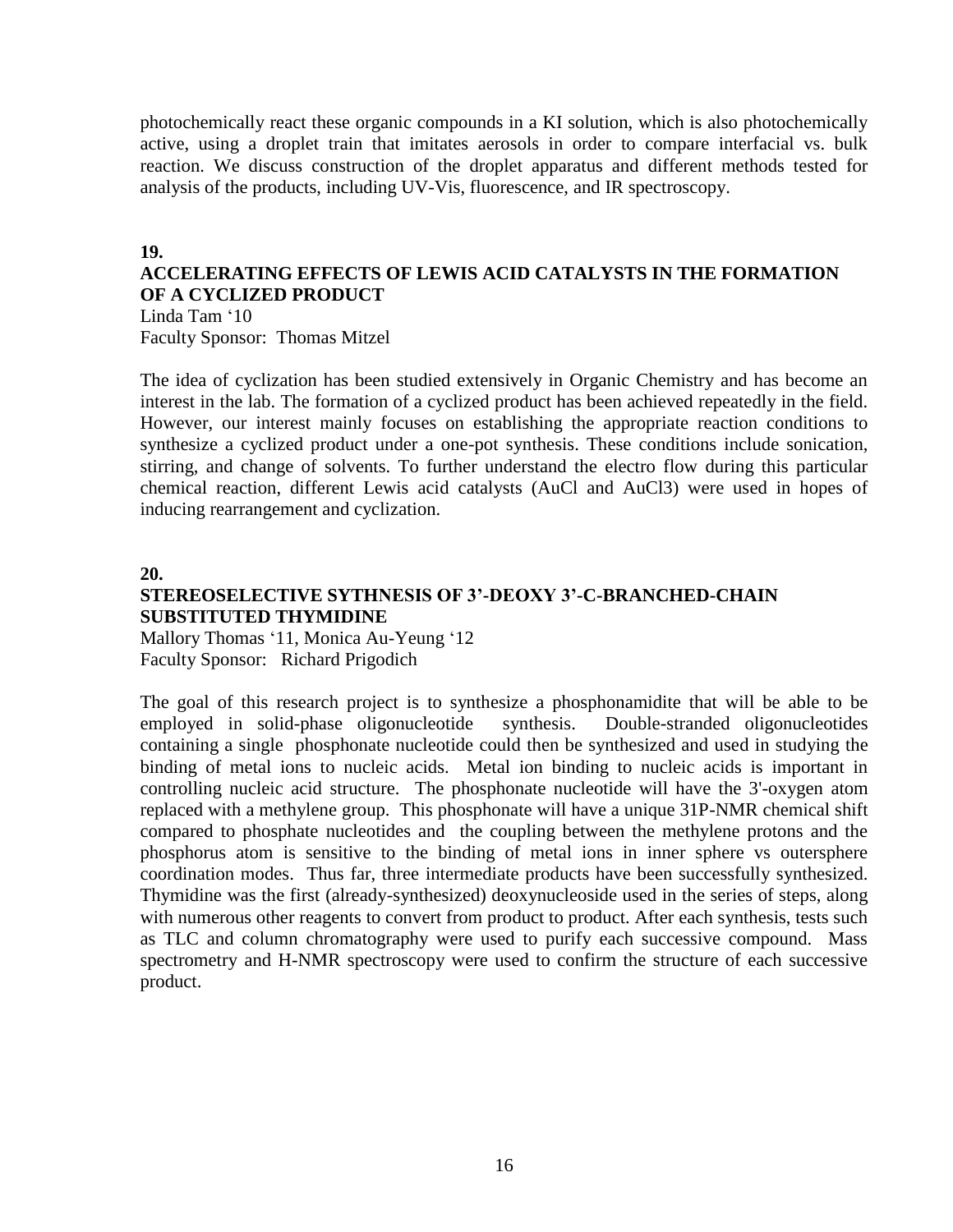# **COMPUTER SCIENCE**

#### **21.**

## **POSIT: PORTABLE DISASTER MANAGEMENT TOOLS**

Antonio Alcorn '10, Gong Chen '12, Christopher Fei '10, Qianqian Lin '11 Faculty Sponsors: Ralph Morelli, Trishan deLanerolle

Imagine you are a rescue worker searching for victims and survivors in the aftermath of a hurricane or other natural disaster. Or, imagine you are botanist mapping a geographical area for an invasive species. Or, an environmental scientist searching for hazardous waste deposits.

What's needed is a portable tool that is able record information about \*/Finds/\* and transmit it to a central server or control center.

As mobile phone technology becomes ubiquitous and more powerful, such a tool is now feasible. Building such a device on the FOSS Android platform would make it widely and freely available to rescue workers, environmental scientists, and other field workers.

#### **22. IMPROVING THE KNOWLEDGE OF AN ARTICLE BY SEARCHING A DISEASE ONTOLOGY**

Fouad Elkhoury '11, Nicolae Dragu '12

Faculty Sponsors: Ralph Morelli, Takunari Miyazaki

InSTEDD (Innovative Support To Emergencies Diseases and Disasters) is a non-profit organization whose mission is to harness the power of technology to improve collaboration for global health and humanitarian action. Evolve, an integrated environment of InSTEDD, enables detection, prediction and response to health-related events. The current project extends the functionality of Evolve by serving the role of a plug-in within this system and augmenting the knowledge of news articles by parsing them and offering information about the most probable diseases that are referred to in the articles. As new news articles become available in Evolve, they are directed to our system which parses the words and tries to find matches with the Biocaster disease ontology (a medical vocabulary for diseases). Based on a scoring metric, the most probable diseases that are referred to in the news articles receive the most number of points. The output of the system is then given to human experts to check the veracity of the results and to confirm whether the news articles refer to a disease outbreak or not. Future work on this project should be directed towards improving the matching algorithm between the news articles and the disease ontology, and the scoring metric.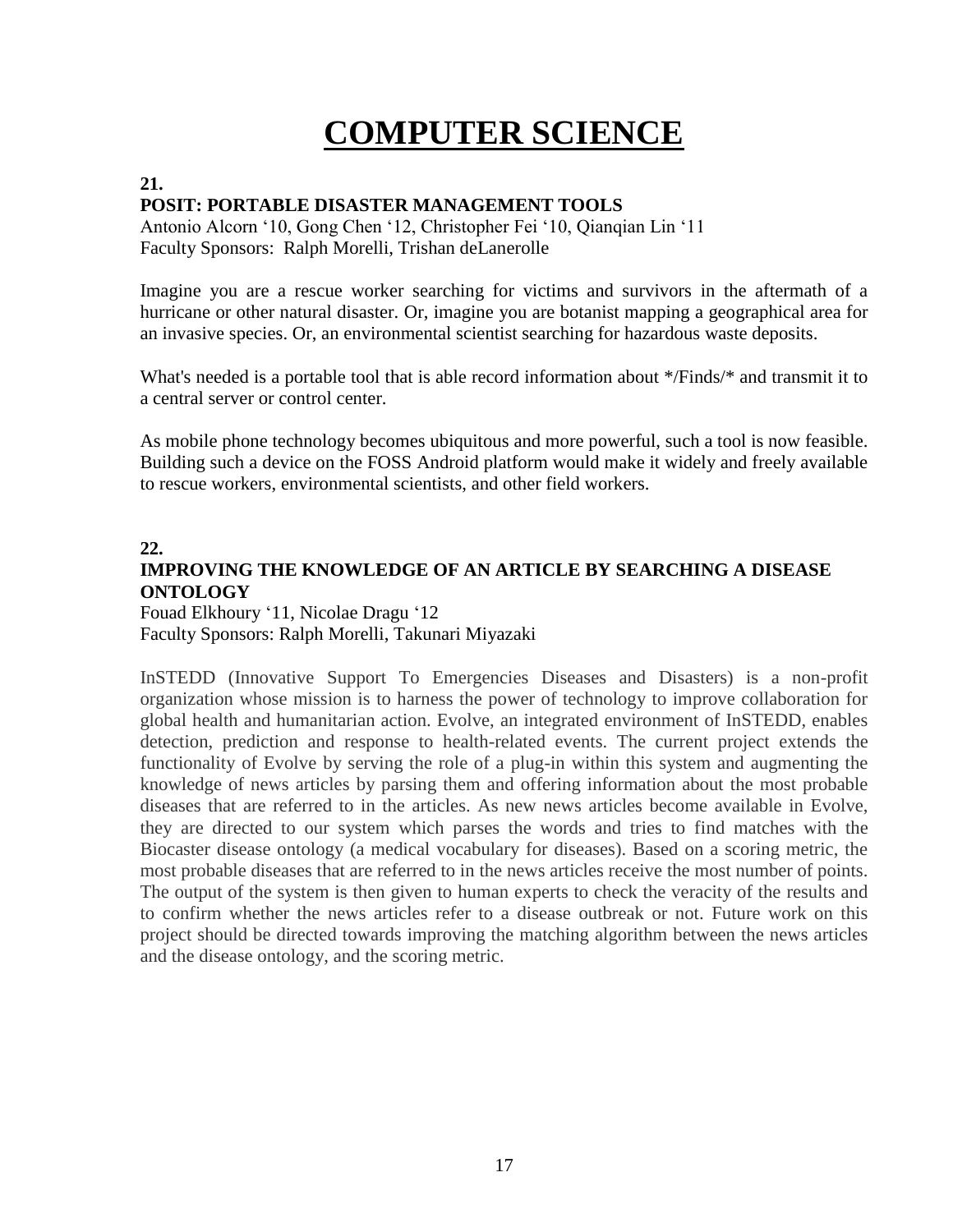#### **23. GNOME ACCESSIBILITY: MOUSETRAP AND VIZAUDIO**

Rachel Foecking '11, Ryan Gee '11, Ted Nichols '10 Faculty Sponsors: Ralph Morelli, Trishan de Lanerolle, Takunari Miyazaki, Norman Danner (Wesleyan), Danny Krizanc (Wesleyan)

The GNOME Accessibility Project, part of the GNOME project, a free desktop environment for the Linux operating system, fosters open source application development that supports accessibility for all users regardless of physical or mental difficulties. This poster describes two new GNOME Accessbility projects being worked on by students at Trinity College and Wesleyan University as part of the Humanitarian FOSS Project: MouseTrap and VizAudio.

Mousetrap is a standalone GNOME application, started by Flavio Percoco Premoli, that allows users with physical impairments to move a mouse cursor. It uses a webcam to track the motion of any object visible by the camera and moves the mouse cursor along the path of the tracked object. Distributed with software that allows accessible mouse clicking, Mousetrap will give most physically impaired users access to the full functionality of a mouse.

VizAudio is a system that will help hearing-impaired users use GNOME applications. The idea behind VizAudio is to create a framework that allows developers to create direct links between audio events and visual events. For example, if an instant messaging client plays a sound when a message is received, the screen might flash to indicate to a deaf user that an event of interest has occurred.

## **24. COLLABBIT - COMMUNICATION MADE EASY**

Dimitar Gochev '11, Eli Fox-Epstein '11, Sam DeFabbia-Kane '11 Faculty Sponsor: Ralph Morelli, National Science Foundation

Originally named VirtualEOC (Emergency Operations Center), Collabbit is a web-based system which aims to facilitate the sharing of potentially vital information between groups or individuals. The idea originated from the New York City Office of Emergency Management and the primary goal was to build a piece of software which would allow for rapid exchange of information among various organizations active in disaster. However, the flexibility of the system allows it to be used for many other purposes.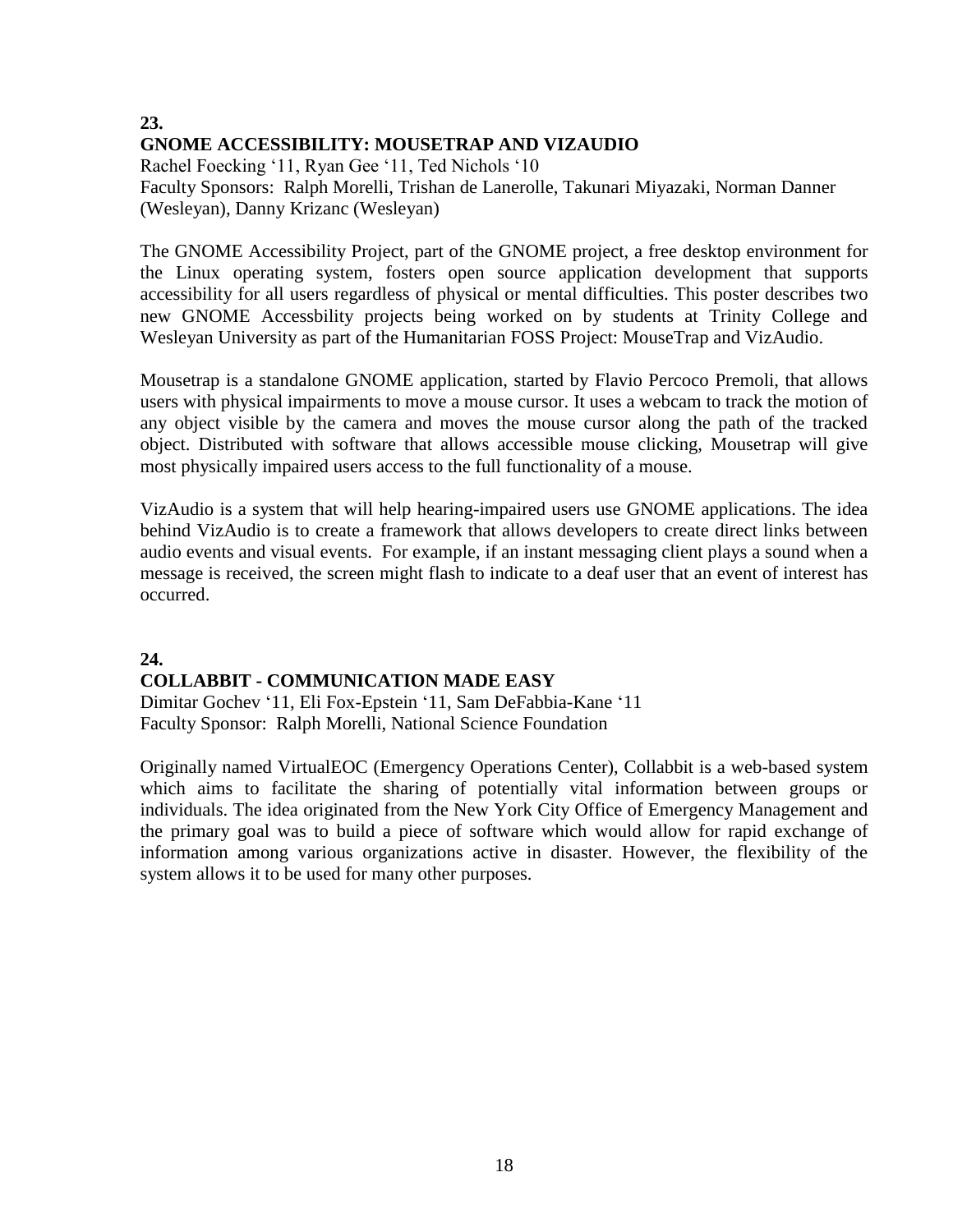## **ECONOMICS**

#### **25.**

## **GAME THEORY AND THE PERSISTENCE OF IRRATIONAL BEHAVIOR**

Trang Luong '11 Faculty Sponsor: Arthur Schneider

Game theory asserts that people will consistently behave rationally and act in their own selfinterest. Said theory holds as true that players in competition will interact with an opponent so as to maximize their personal profit regardless of any losses made by the opposing player. Experimental data, however, has failed to support the assertions made by Game theory. In the first section of this research paper, we will explore concepts and phenomena that contradict Game theory, such as Regret theory, Prospect theory, altruistic behavior, and Theory of social preferences, and explain how players in competition will often behave irrationally against their own self-interest. The second section will consist of our explanation and elaboration on games designed to test for the manifestation of the above mentioned concepts and phenomena when actual players are placed in competition.

## **ENGINEERING**

**26. POINT OF GAZE**  Kevin Huang '12 Faculty Sponsor: Taikang Ning

The use of personal computers oftentimes requires the use of the user's hands (navigation via computer mouse, typing with the keyboard etc.). Therefore, those with physical impairments or disabilities that limit or prohibit precise motor function of the hands may find computer use difficult. Although these persons are unable to utilize hand motion as a method of computer use, specifically use of a computer mouse, tracking the location that the user is looking on a computer screen is possible through image processing with the proper instrumentation. This project focuses on the design and construction of an eye gaze tracking device, which consists of light emitting diodes (LEDs), a stereo camera and image processing hardware. The LEDs, placed at the corners of the computer screen, emit light that is reflected off the user's cornea. A stereo camera is then used to capture the snapshot image of the user's eye at various time points. Because of the curvature of the cornea, the glint positions relative to physical components of the eye, such as pupil center, optical axis and visual axis, can contain information of where the user is looking. However, since the physical properties of each human's eyes are different, the user will be required to undergo a calibration phase. To estimate the point of gaze of the user, a series of image processing techniques and algorithms that relate the glint position to eye gaze will then be used. Future improvements include the addition of a "mouse clicking" function to fully emulate/replace the use of the computer mouse.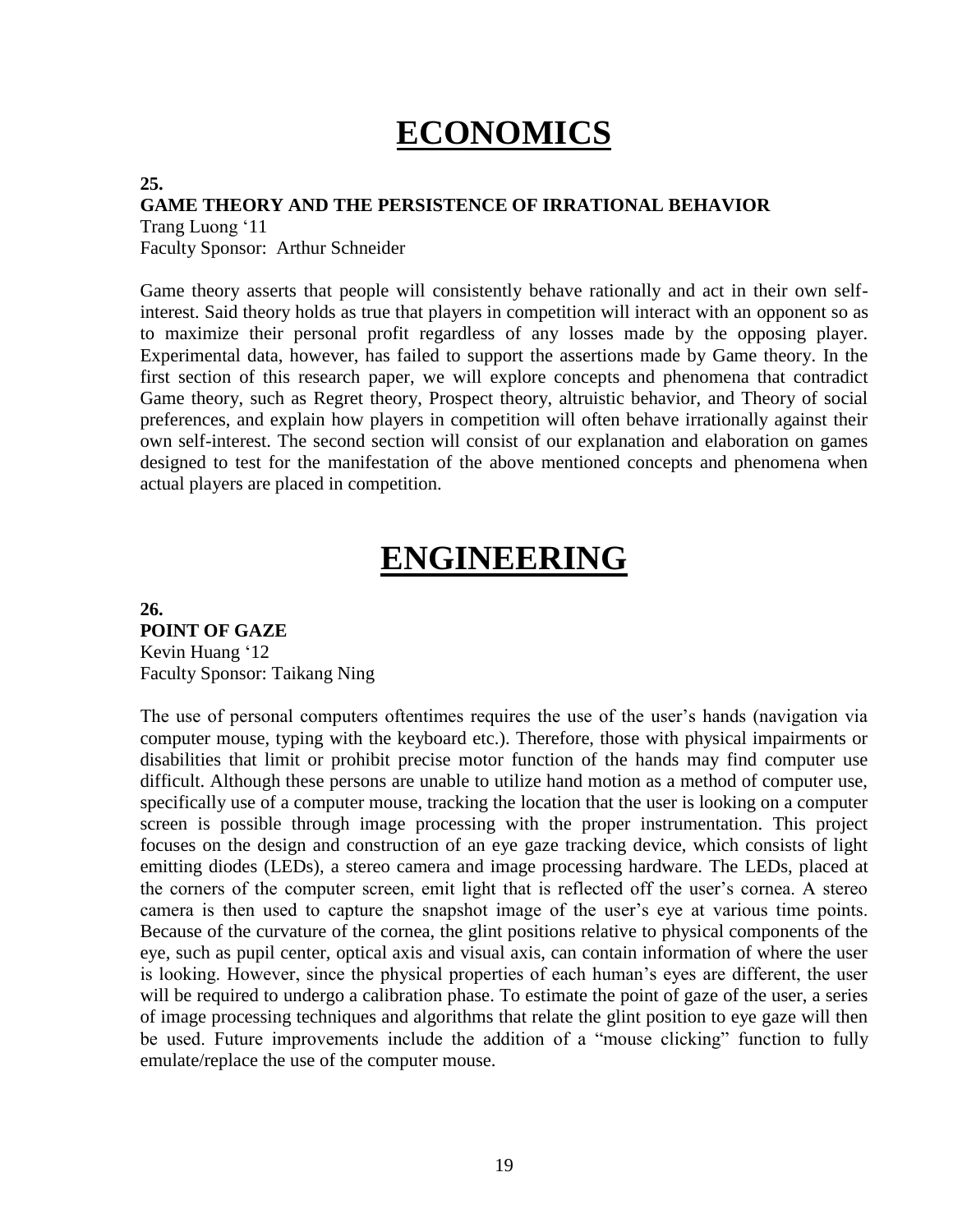## **27. AN INEXPENSIVE NON-INVASIVE BEAT-TO-BEAT DETECTION OF BLOOD PRESSURE WAVEFORM AND ITS APPLICATION IN CARDIOVASCULAR SYSTEM** Jin Feng Liu '12

Faculty Sponsor: Taikang Ning

One of major problems of the modern clinic is lack of non-invasive beat-to-beat detection of blood pressure waveform. This work presents a novel technique to measure blood pressure waveform noninvasively, and analyze the connection between blood pressure waveform and the cardiovascular health. The design consists of utilizing BIOPAC Photo Plethysmograph Transducer TP-TSD200 to monitor the blood pressure waveform, and BIOPAC PPG100C Amplifier to amplify and record blood pressure waveform. Furthermore, this work contains a designed filter which was simulated by using Orcad Cadences Capture, and then built it. The filters is use to minimize the background noise from the waveform. To validate the technique, we will monitor and record blood pressure from ten subjects, the results will be analyze and compare with other blood pressure monitoring technique. The observation will allow us to find the most efficient and accurate way to detect blood pressure.

## **28. TITLE**

Kumud Nepal '09, Adam Wright '10, Orko Momin '10, Young Ho Shin '11, Rahul Shakya '11, Prasanna Gautam '11, Sarthak Khanal '11, Binay Poudel '12 Faculty Sponsor: David Ahlgren

Q is an autonomous robot designed and built by members of the Robot Study Team at Trinity. The primary objective of the Q project is to design a robot that can autonomously navigate an unknown environment while avoiding obstacles. Q uses the NI CompactRIO as the main processor and utilizes a variety of different sensors including a differential GPS unit, a digital compass, a SICK laser range finder, and webcams to detect obstacles and guide its way through an obstacle course. A Dell laptop is used for user input and debugging purposes as well as to process image data streamed from the cameras. The main algorithm used for obstacle avoidance is a modified version of the Vector Field Histogram (VFH) with added path planning capabilities, allowing it to avoid nearby obstacles while maintaining its general direction. While Q is mainly used as an entry to the Intelligent Ground Vehicle Competition (IGVC), the methods developed are relevant to a wide range of robotics applications that require autonomous navigation in an unknown environment.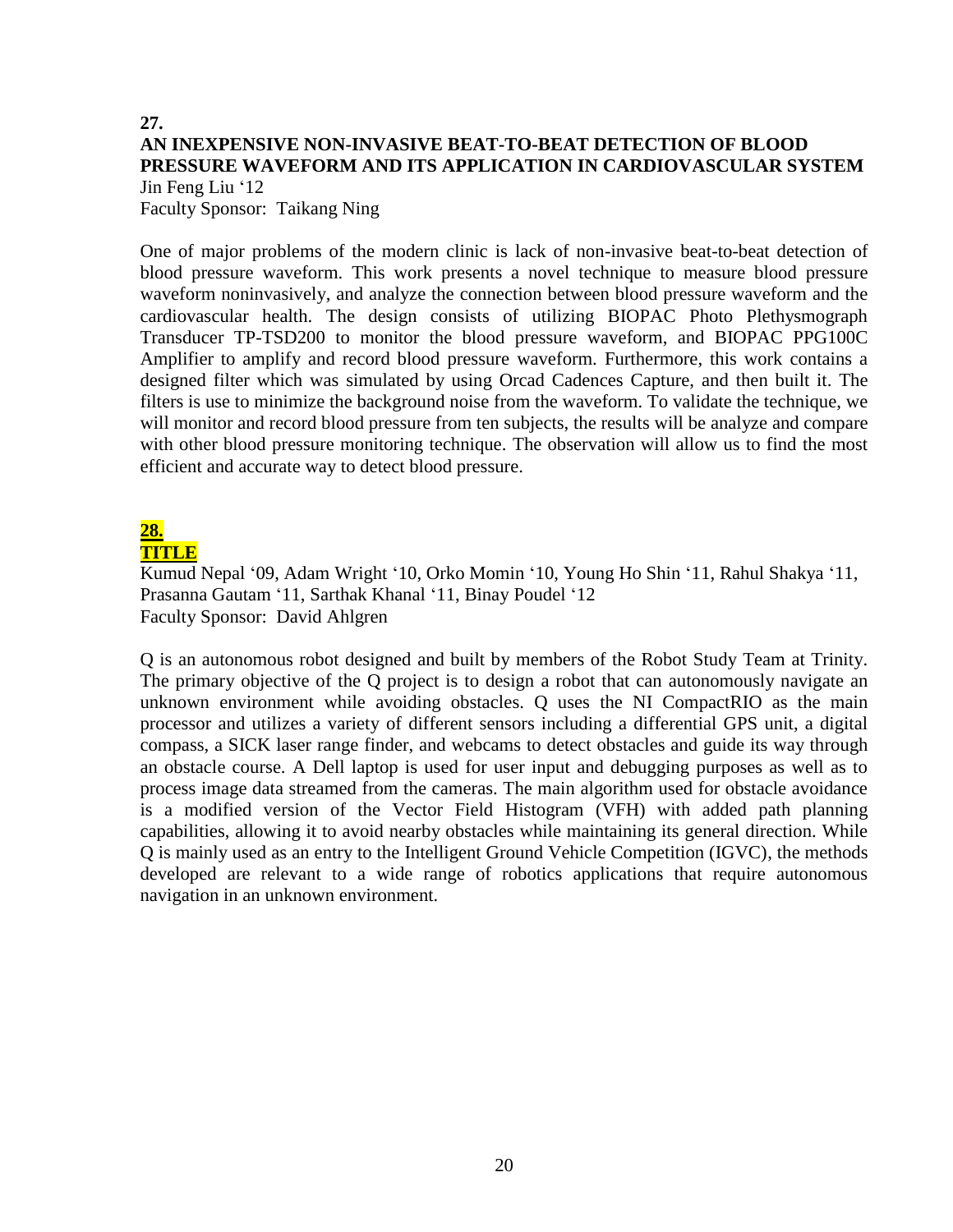## **29. A REALISTIC ROAD MODEL FOR SIMULATING MULTIPATH AND AOA IN VEHICULAR NETWORKS**

Ankit Saraf '10 Faculty Sponsor: Lin Cheng

Vehicular networks exhibit Dedicated Short Range Communications (DSRC) systems as a means to support safety and service operations on roads.

Because vehicular networks bring significant potential for a wide range of services and applications, it is important to have a detailed understanding of various vehicle-to-vehicle (V2V) propagation channels that cover different types of road scenarios. Using observations from realistic on-road data, this work describes a model for the V2V channel based on scattering objects distributed on the road and along the roadside. The model was developed in different versions with the addition of a new parameter or the improvement of an existing parameter in each new version. The basic scenario in all versions consisted of a transmitter and a receiver vehicle traveling on the same lane alongside other vehicles on the road in either a rural, suburban or a highway type road environment. MATLAB was used to simulate the model and to generate graphs. The existing code generates plots for signal strength vs. angle of arrival (AOA) and time delay of arrival (TDOA) of multipath components of the received signal from various on-road and roadside scatterers. However, the code can be easily changed to produce plots for other related information.

### **30. AUTOMATIC CLASSIFICATION OF RESPIRATORY STATE**  Lorenzo Sewanan '12

Faculty Sponsor: Taikang Ning

Apnea is defined as the lack or severe reduction of the ability to breathe, which occurs most notably during sleep. Sleep apnea has been linked to hypoxia, hypercapnia, congestive heart failure in adults, and sudden infant death syndrome (SIDS). Especially in the case of infants, close and accurate monitoring of the respiratory state of individuals that are at risk for or experience sleep apnea is crucial to preventing any potential fatal effects by allowing timely intervention. This project focused specifically on the classification of respiratory based on the respiratory signal. The signal data was collected using a strain gauge transducer from volunteer individuals who emulated normal breathing, apneic breathing, and breathing with motion. Initial conditioning of the signal included amplification, filtration, and time epoch segmentation. Processing of the data included estimating respiration rate through use of a modified zerocrossing algorithm and analysis in the frequency domain of the signal's energy through use of the Discrete Fourier transform. Preliminary results have shown that apnea can be always be indentified; however, in the case of normal respiration or respiration with much artifact, the state is sometimes not clearly determinable using these methods.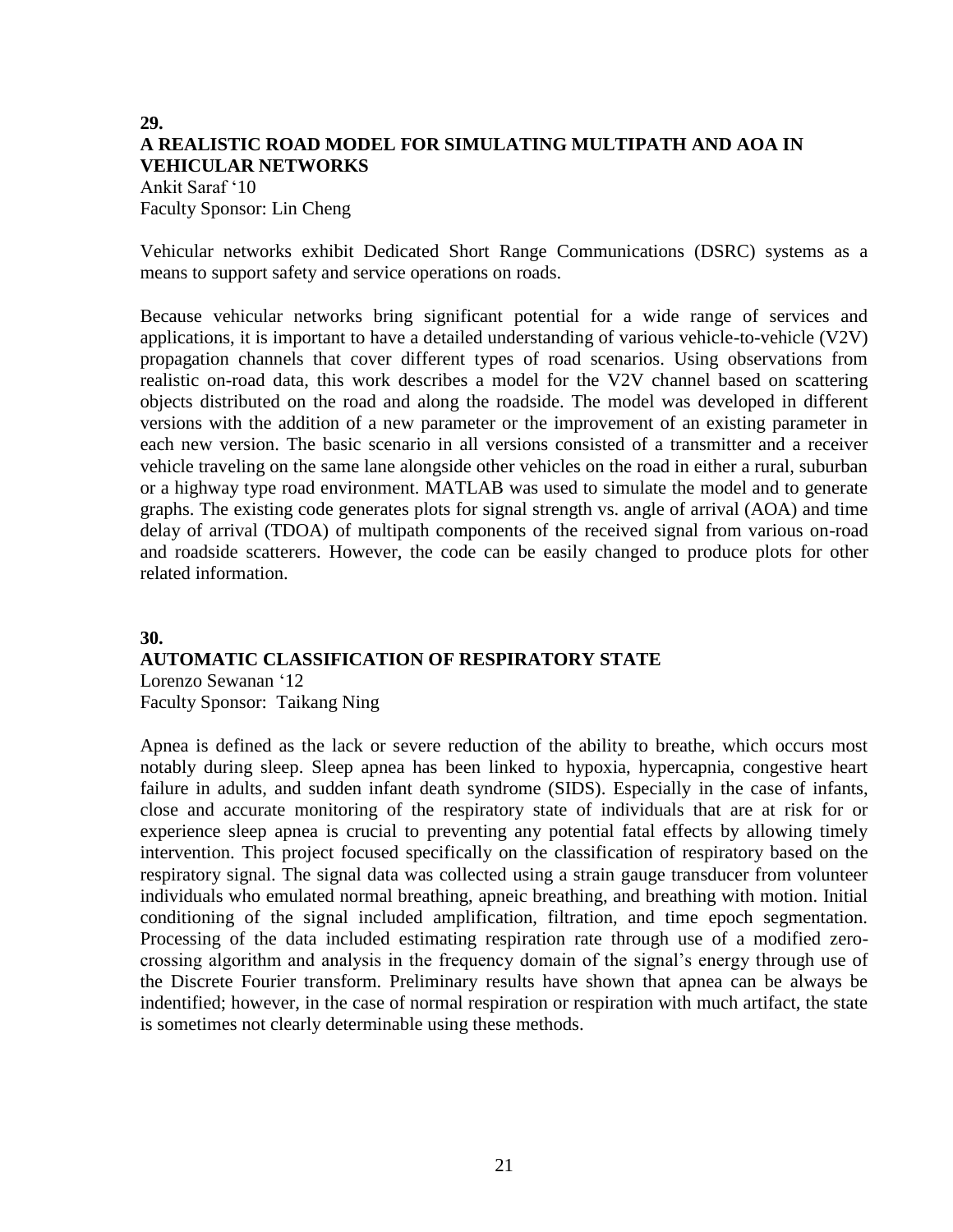## **31. TRINFACTOR III**

Adam Wright '10, Orko Momin '10, Binay Poudel '12 Faculty Sponsor: David Ahlgren, National Collegiate Inventor and Innovator Alliance (NCIIA)

Trinfactor III is a peripheral device for the LEGO Mindstorms NXT -LEGO's programmable brick for robot control- which was developed by Trinity College Robot Study Team under the funding of National Collegiate Inventor and Innovator Alliance (NCIIA). The Trinfactor III gives NXT users the freedom to connect eight analog sensors to their robot, instead of being limited to the sensors sold by LEGO. The Trinfactor III uses a PIC microcontroller to read from the eight analog sensors, and to relay the sensor data to the LEGO NXT via an I2C serial port. Recently, work was done to condense the prototype Trinfactor III circuit into a much smaller package in order to prepare it for commercial sale. Mentor Graphics PADS software was used to redesign the layout of the printed circuit board in order to make board smaller. Circuit elements were added to add features such as a "Battery OK" indicator and a power-saving feature that allows the board to shut off the sensor ports when they are not being used. SolidWorks, a 3D modeling software, was used to design a new enclosure for the product that can be easily attached to LEGO pieces. Upon the completion of the project, Trinfactor III will be an efficient and handy add-on to NXT.

## **ENVIRONMENTAL SCIENCE**

#### **32.**

## **MERCURY CONCENTRATION IN SEDIMENT IN THE SOUTH BRANCH OF THE HARTFORD WATERSHED**

David Burszan '12 Faculty Sponsor: Jonathan Gourley

The South Branch of the Park River is an urban river that flows through the Hartford Watershed. Because there are many industries in the South Branch, it is possible that the branch has been polluted with mercury. Sediment samples were obtained from four brooks in the South Branch. The results show two trends. The first is that mercury concentration increases further downstream. The second is that point sources contribute to the mercury concentration in sediment. Because of this, some of the mercury in sediment is caused by pollution. Future research could compare mercury levels from the Hartford Watershed with water statewide. This would determine how healthy the Hartford Watershed is relative to the state average.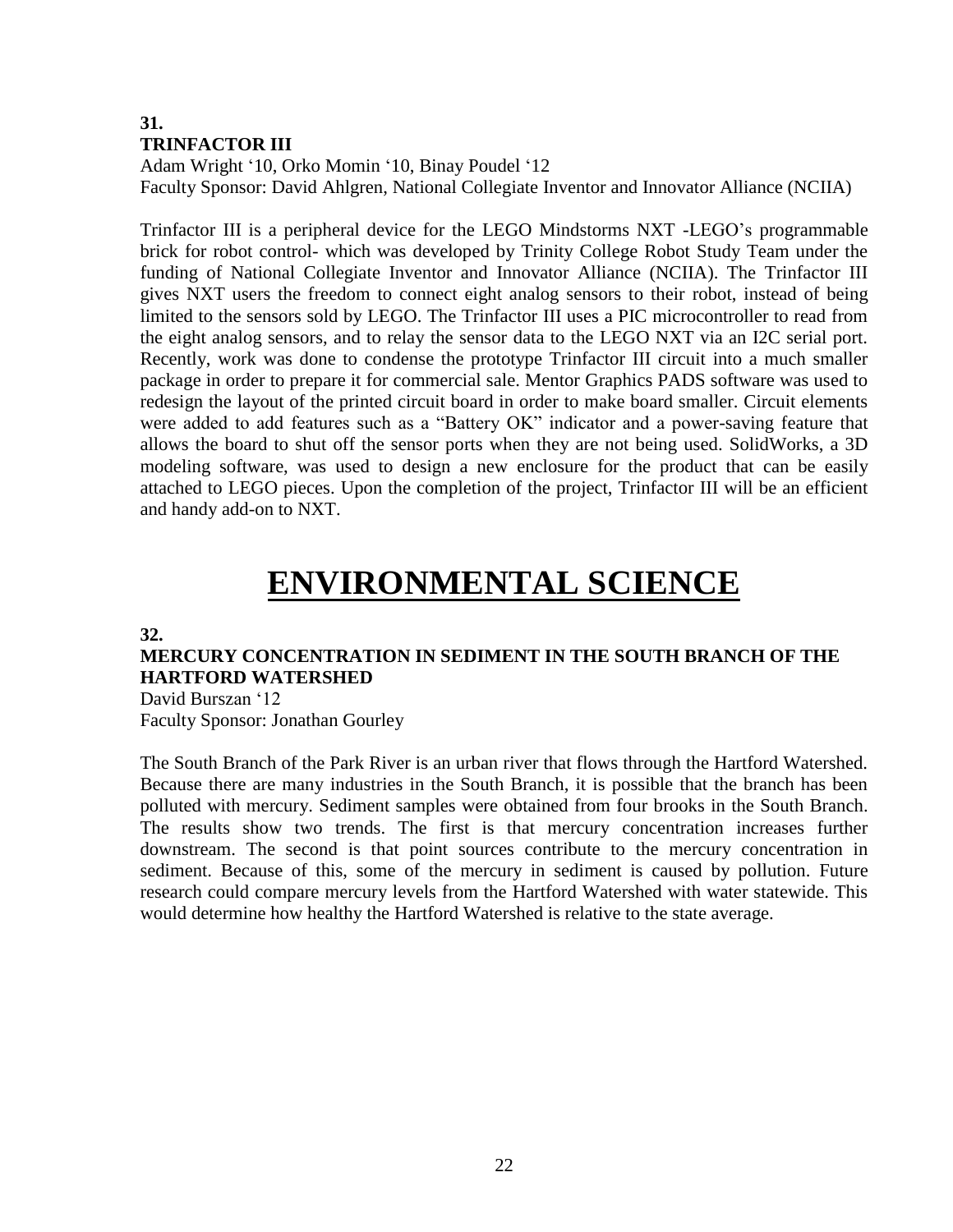### **33. CONTROL OF INVASIVE JAPANESE STILTGRASS (***MICROSTEGIUM VIMINEUM***) IN CONNECTICUT USING MECHANICAL AND HERBICIDE TREATMENTS**  Elisabeth N. Cianciola '10

Faculty Sponsor: Jeffrey S. Ward

Japanese stiltgrass [*Microstegium vimineum* (Trin.) A. Camus] is native to eastern Asia, and was first observed in Connecticut in the 1980s. It is an annual C4 grass which spreads by seed. As an invasive species, Japanese stiltgrass disrupts local ecosystems by outcompeting native grasses and herbaceous plants and seedlings for light, space, water, and nutrients. In turn, the fauna that depends upon the native biodiversity suffers as Japanese stiltgrass stands spread. To find the most effective means of curbing Japanese stiltgrass invasions, the Connecticut Agricultural Experiment Station implemented a two-year study examining possible treatments in 2008. Experimental and control plots were established in invaded riparian woods along the Connecticut River in East Haddam. Treatments varied in timing and strength (in the case of herbicides). Mechanical procedures (propane torching, hand-pulling, cutting with a string trimmer), organic herbicides (acetic acid, pelargonic acid), and synthetic herbicides (imazapic, fenoxaprop, glufosinate and glyphosate) were compared. To observe treatment effects on seed viability, seed collected from treated plots at the end of the first year was vernalized and planted in a greenhouse. No significant differences were expected between the mechanical methods and synthetic herbicides (which kill stiltgrass) and the organic and dilute herbicides (which merely prevent seed production). The effectiveness of treatments in the field was measured based on reduction of stiltgrass cover, stiltgrass above ground biomass at the end of the season, and stiltgrass seed weight at the end of the season. While all treatments reduced stiltgrass cover and seed weight, mechanical and synthetic herbicide treatments were equally more effective than organic herbicides for each dataset. Only mechanical treatments significantly reduced above ground biomass. All treatments were reapplied during the second year in order to observe effects on the dormant seed bank; the most effective treatments were subsequently applied to larger plots.

#### **34.**

### **ENVIRONMENTAL SCIENCE PROGRAM FIELD STUDY IN OREGON, AUGUST 2009**

Ardath C. Dixon '10, Isabel M. J. Iwachiw '10, Stephen M. Sobolewski '10, Chris M. Gromisch '11, Amy M. Duggan '12, Panida A. Pollawit '12 Faculty Sponsors: Jonathan Gourley, Joan Morrison

From August 5th through 19th, six students and two professors traveled through Oregon and Northern California investigating the natural history, ecology, and human impact of the areas. The trip began at Cape Lookout State Park where we learned about the native plant and animal species, as well as the geology of the cape area. Moving south, we learned about the formation of massive sand dunes, the seasonal wind patterns that keep the dunes stable, and the history of the forest service's efforts to control the formations. From there, we traveled to redwood state and national parks where we could compare old growth to lumbered forests among the California coastal redwoods. Moving north into central Oregon, we stopped at Oregon Caves National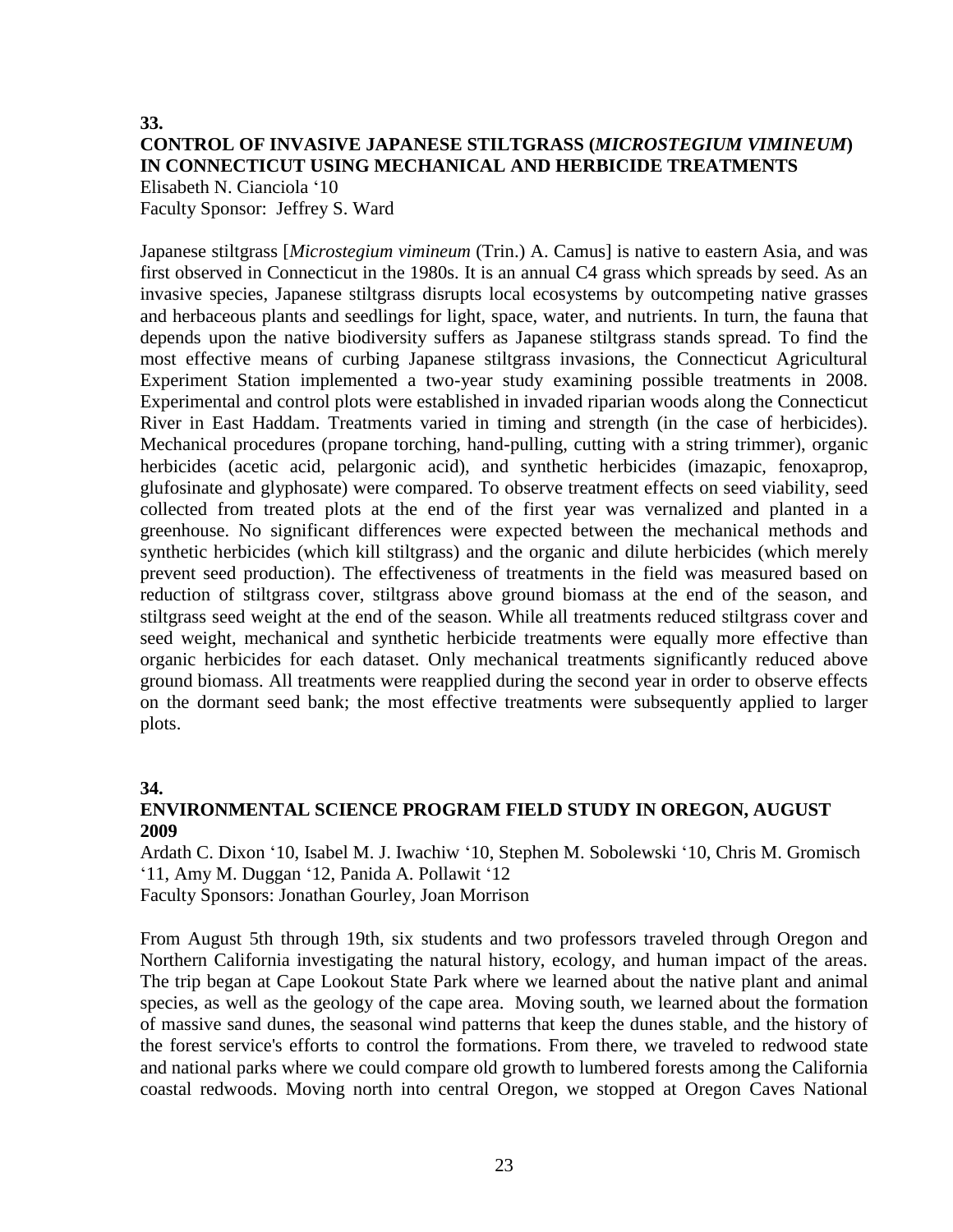Monument to observe the marble and limestone formations as well as one of its endemic species. The trip then followed the High Cascade volcano range, stopping next at Crater Lake, where we learned the history of the lake and the volcanic formation in and around it. Traveling north, we spent some time hiking around the base and up to the summit of South Sister, a High Cascade strato-volcano. There, the changing types of alpine vegetation and igneous rocks were observed, as well as the effects of glaciers on volcanoes. The final days of the trip were filled with a daylong white water rafting trip in the Deschutes River, a visit to a county rodeo, and a tour of the Bonneville Dam on the Columbia River. This two week trip was both a fun and educational experience that offers Trinity students an opportunity to get out of the city life of Hartford and be outside among nature.

**35.**

## **JAGUAR OCCUPATION AND IDENTIFICATION IN THE BAKHUIS MOUNTAINS OF SURINAME**

Amy Duggan '12 Faculty Sponsors: Joan Morrison, Jim Sanderson

The purpose of this project was to determine the number of jaguars in the study area and how many sites were occupied by the jaguars, which can be monitored to detect change. The study took place in the Bakhuis Mountains, southwestern Suriname, South America. Camera traps were placed at various locations throughout the area and run 24-hours per day more or less continuously from January 2006 until December 2008. In order to determine the density of the jaguars each jaguar photographed had to be uniquely identified. In order to determine the site occupancy the computer program PRESENCE was used to estimate the proportion of camera trap sites occupied by each species of large mammal during each 3-month season. From approximately 500 photographs of jaguars, we identified 36 males and 31 females. There were a total of 86 photos of females and 459 photos of males identified. Each camera trap site was "occupied" but not continuously during the study period. Over the course of the entire study occupancy for the jaguars varied from a low of 65.98 % to a high of 89.41 %, but in 2008 with 32 permanent camera sites occupancy varied from 79.40 % to 89.41 %. The results suggest that jaguar density and mammalian site occupancy can be monitored over the long-term to detect change that differs from normal background change.

**36.**

### **MACROINVERTEBRATE POPULATION ASSESSMENT IN THE PARK RIVER'S SOUTH BRANCH**

Zachary Epstein '10, Brenna Spingler '10, Vicky Done '11, David Burszan '12, Kelsey Semrod '12 Faculty Sponsor: Jonathan Gourley

The purpose of my study on macroinvertebrates is to determine something significant regarding the water quality of the South Branch of the Park River, which includes the Piper Brook, Mill Brook, Bass Brook and Trout Brook tributaries. I hypothesized prior to the commencement of my research that the overall quality of the South Branch's stretches of river would be more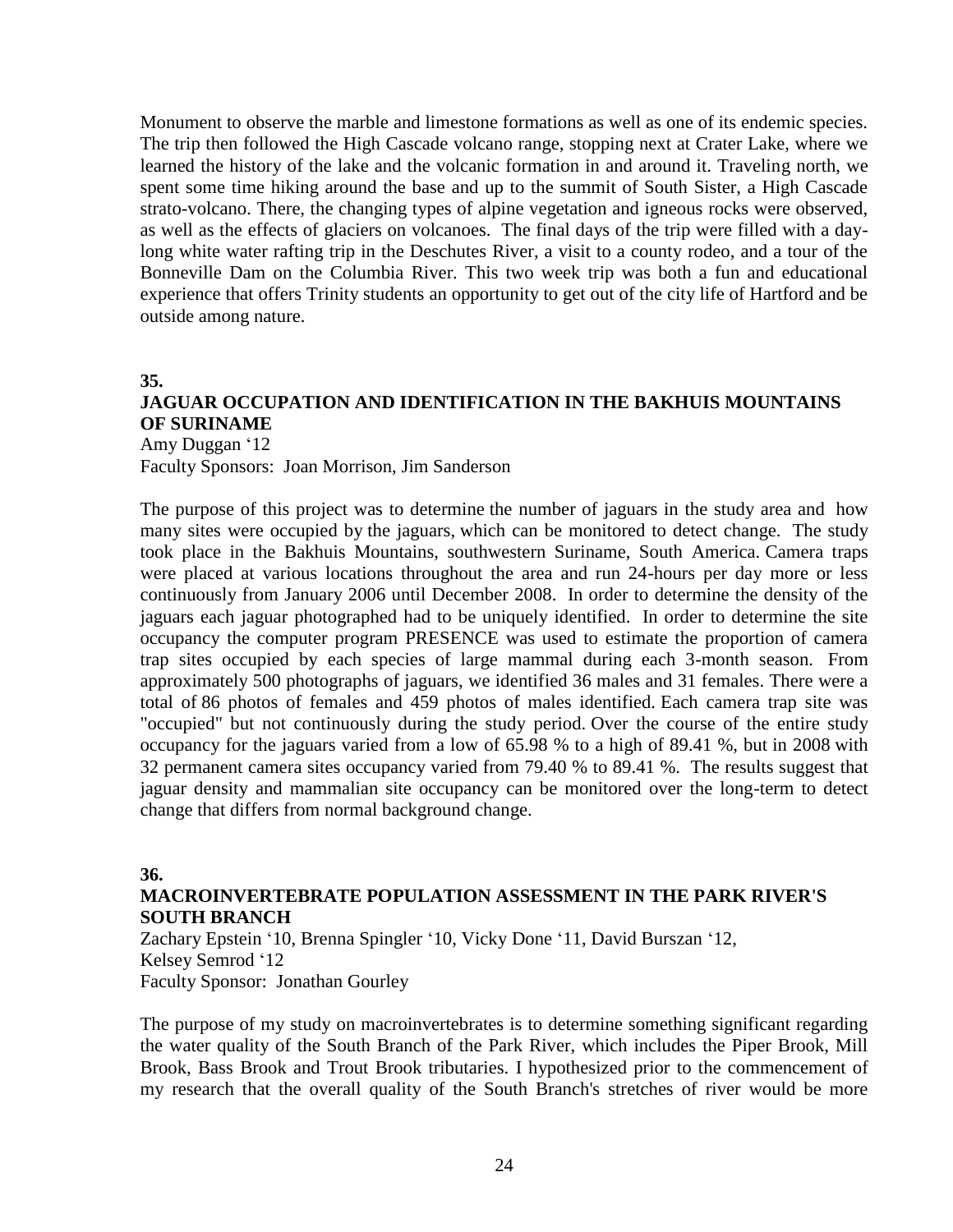polluted than those of the North Branch. The overall quality of cleanliness was then judged based on field work conducted during the months of June and July, 2009, through the collection of aquatic macroinvertebrates. Macroinvertebrates are great indicators of water quality because they are affected by a variety of biological conditions. Not all bugs maintain the same sensitivity to pollution, which can be observed in the example of the mayfly. Even a minute level of pollution in the aquatic environment may cause the mayfly populations to die out. It was through this differentiation that I was able to monitor and compare the qualities of water in the South Branch. It is not, however, a causal relationship and due to external factors we are not able to determine exact causes for a lack of taxa richness or high macroinverebrate diversity. Through my research, I was able to conclude that the South Branch does not provide a healthy environment for aquatic macroinverebrates. Very few pollution-sensitive insects were found in the cross-sections tested.

**37.**

## **PREHISTORIC MERCURY CONCENTRATIONS OBTAINED FROM TWO CONNECTICUT LAKES ALLOW FOR RECONSTRUCTION OF PAST VOLCANIC ACTIVITY**

Isabel Iwachiw '10, William Tucker '09 Faculty Sponsors: Jonathan Gourley, Christoph Geiss

Lake sediment cores were extracted from two lakes in Connecticut using a modified Livingston corer; three long (9 and 12 m respectively) cores from Mudge Pond located in northwestern Connecticut (lat. 41°54'N, long. 73°28'W ) and one 11m long core from Lake Louise located in central Connecticut (lat. 41°51'N, 72°46'W). The goal of this study is to determine a regional record of mercury deposition through the Holocene in order to reconstruct past volcanic activity since a likely source of mercury deposition comes from volcanic emissions. Samples were taken every 2 cm from all three cores and dried at a low temperature (<40˚C) in an oven. Samples were ground by hand and homogenized. Subsamples, weighing between 3 and 10 mg, were analyzed in a DMA-80 Mercury Analyzer. Each sampling position within in the cores was measured a minimum of three times to account for sample heterogeneity. In both cores prehistoric mercury concentrations are low (5-40 ppb) compared to historic values (40-100 ppb), which are not part of this study. Preliminary analyses show a good correlation between the two cores taken from Mudge Pond, allowing us to obtain a local record of prehistoric mercury deposition for Connecticut, which can be interpreted in terms of volcanic activity in North America throughout the Holocene.

#### **38.**

## **MAGNETIC ENHANCEMENT OF LOESSIC SOILS ALONG A TOPOSEQUENCE AT BADGER RIDGE-HITCHCOCK NATURE AREA, IOWA, U.S.A.**

Chamae Munroe '10 Faculty Sponsor: Christoph Geiss

Variations in magnetic properties of loessic soil have been correlated to changes in contemporary climate and such correlations aid in the interpretation of older, buried soils. While many studies have been conducted on the Loess Plateau of China, investigations of Midwestern Loess in the US are limited. Our aim is to determine the regional processes responsible for the magnetic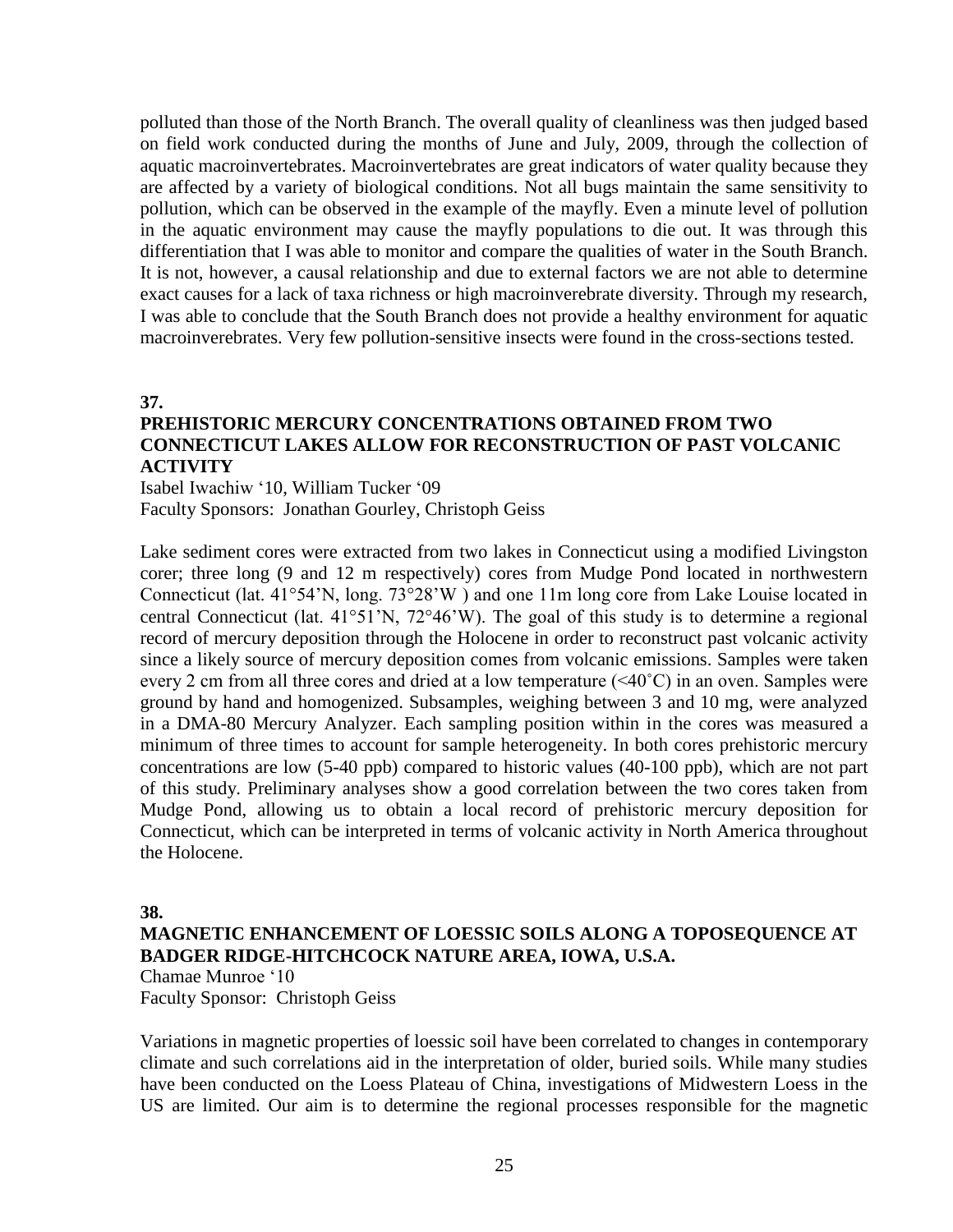development of the soil in Western Iowa. A total of 31 soil profiles from the southeast facing slopes of Badger Ridge located within the Hitchcock Nature Center in Honey Creek of Pottawattamie County were taken using a  $\frac{1}{2}$  in. manual soil push probe. The concentrationdependent parameters of magnetic susceptibility, isothermal remanent magnetization (IRM) and anhysteric remanent magnetization susceptibility (ARM) were measured. Highly eroded sites exhibited lesser degrees of magnetic enhancement than more stable sites. In depositional sites, the magnetic profiles were more variable and topographically influenced.

**39.**

## **SEDIMENT MAGNETIC PROXIES REFLECT POST-GLACIAL CLIMATE CHANGE FOR EAST-CENTRAL NEW HAMPSHIRE**

Brittney Payton '12, Guiliani Lopez '11 Faculty Sponsor: Christoph Geiss

The magnetic properties of lake sediments from Pea Porridge Pond in New Hampshire were analyzed in an attempt to reconstruct the paleoclimatic history of the region. Our suite of measurements included magnetic susceptibility  $(\gamma)$ , anhysteretic remanent magnetization (ARM), isothermal remanent magnetization (IRM), S ratios, and coercivity distributions of IRM.

Magnetic susceptibility reflects the ease in which sediments are magnetized when exposed to a magnetic field and is related to the concentration and composition of the material in the sample. ARM is heavily biased towards the presence of small (0.1-1 μm) single-domain grains and the ARM-ratio (ARM/IRM) can be used as a magnetic grainsize proxy. S-ratios, measured in backfields of 100 mT and 320 mT correspond to the combined effects of changes in magnetic grain-size and mineralogy.

The oldest sediments ( $> 23$ m,  $> 13$  ka) are characterized by high concentrations (high values of χ, ARM, IRM) of coarse-grained (low ARM-ratios) ferromagnetic (S-ratios ≈ 1) magnetic minerals, representing an influx of predominantly clastic material.

The following transitional period  $(23 - 21 \text{ m}, \text{approx. } 13 - 11 \text{ ka})$  is characterized by increasing organic matter and lower concentrations of ferromagnetic material. High ARM-ratios, however, indicate a large component of SD particles. Coercivity analyses reveal that these SD-grains are mostly of biogenic origin, produced by magnetotactic bacteria.

The top of the core  $(< 21 \text{ m}, < 11 \text{ ka})$  is characterized by organic-rich sediment containing little magnetizable material. This may be due to the surrounding wetlands acting as a filter preventing magnetic material to reach the center of the lake, or a general stabilization of the landscape decreasing clastic influx. High ARM–ratios suggest the presence of single-domain grains, and low S-ratios suggest a relative increase in high-coercivity material, though coercivity analyses for this part of the core remain ambiguous.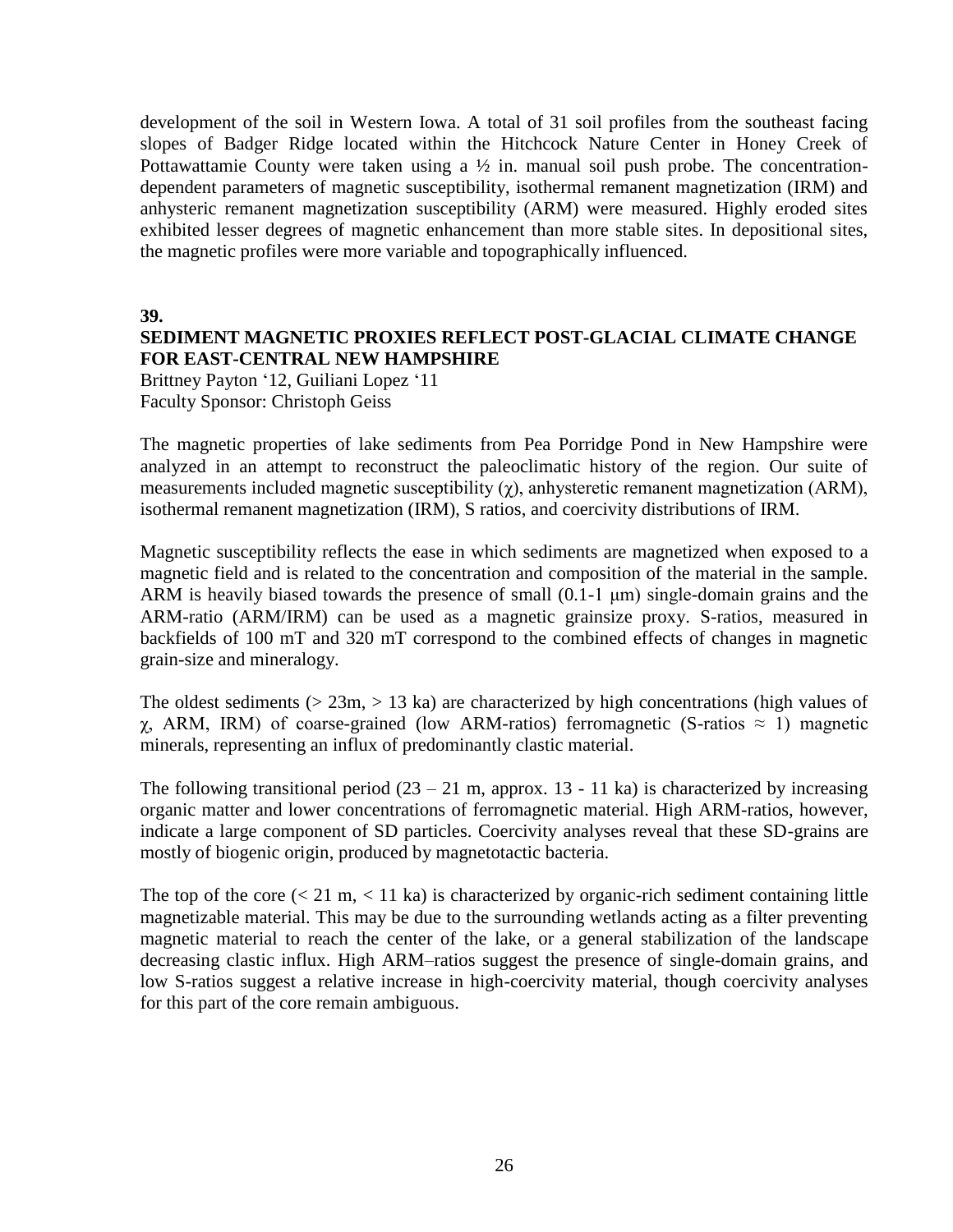#### **40.**

**ACID RAIN AND STORM WATER IN THE SOUTH BRANCH OF THE PARK RIVER** Kelsey Semrod '12

Faculty Sponsor: Jonathan Gourley

Acid rain is a serious problem that affects large areas of the United States. It is especially damaging to lakes, streams, and estuaries as well as the ecosystems that inhabit them. Acid Rain causes a higher acidification in various bodies of water, damages trees and soils, and contributes to faster decay in buildings and other manmade structures. The purpose of this research and experimentation is to 1) track precipitation systems using national weather data and geographic information systems, 2) test rain water from Clemens Tower, and 3) analyze storm water runoff in the south branch of the Park River. Various parameters including pH and acid strength in rain water were tested to understand how polluted rain water in Connecticut is. Storm water in the Park River was also analyzed using similar parameters to understand how much acid rain is affecting the Park River, as well as to determine how much pollution has accumulated over time. Results show that the acid strength of rain water has decreased over the past 6 years. In addition, there is a correlation between the amount of acidity in rain water and the amount of precipitation: the less rainfall that accumulates, the more acidic it is. From this data, we can conclude that the more intense storms have a lower acidity than the smaller storms. Each storm may carry the same amount of pollution across the country, but the more rain that accumulates causes these emissions to be diluted more, and therefore they contain less harmful substances. This acidity may be attributed to global warming: it may have caused storms to become more intense, and therefore the acidity of rain water to decrease.

#### **41.**

## **AQUATIC TOXICITY OF HISTAMINE ANTAGONISTS AND PROTON PUMP INHIBITORS**

Pooja Shakya '11, Rachel Riendeau '12 Faculty Sponsor: Alison J. Draper

Pharmaceuticals enter the aquatic environment through direct disposal and via wastewater systems. Many of these drugs resist degradation and remain in the environment at trace levels; however, pharmaceuticals constantly enter and persist in the environment due to the high use of drugs prescribed in the United States. The effects of this aquatic exposure remain largely unknown. Thus, this study investigated the acute toxicity of the antihistamines: H1 antagonists (fexofenadine, cetirizine), H2 antagonists (cimetidine, famotidine, ranitidine, nizatidine) and proton pump inhibitors (omeprazole, lansoprazole) to a freshwater invertebrate (*Daphnia magna*) and a fish, fathead minnow (*Pimephales promelas*). Only toxicity to lansoprazole was observed in *Daphnia magna* with a mean  $LC_{50}$  value of 52 ppm; the other drugs tested did not cause toxicity at 100ppm. Similarly, toxicity to lansoprazole, omeprazole, and ranitidine was observed in fathead minnows with mean  $LC_{50}$  values of 18 ppm, 37 ppm, and 17 ppm, respectively; the other drugs tested did not cause toxicity at 100ppm. Although reported environmental concentrations are lower than these toxicity values for these compounds, further studies on chronic exposure to lower concentrations, the drugs' degradation products, and mixtures of drugs, as well as the impact of drugs on other organisms and the ecosystem as a whole, should be considered.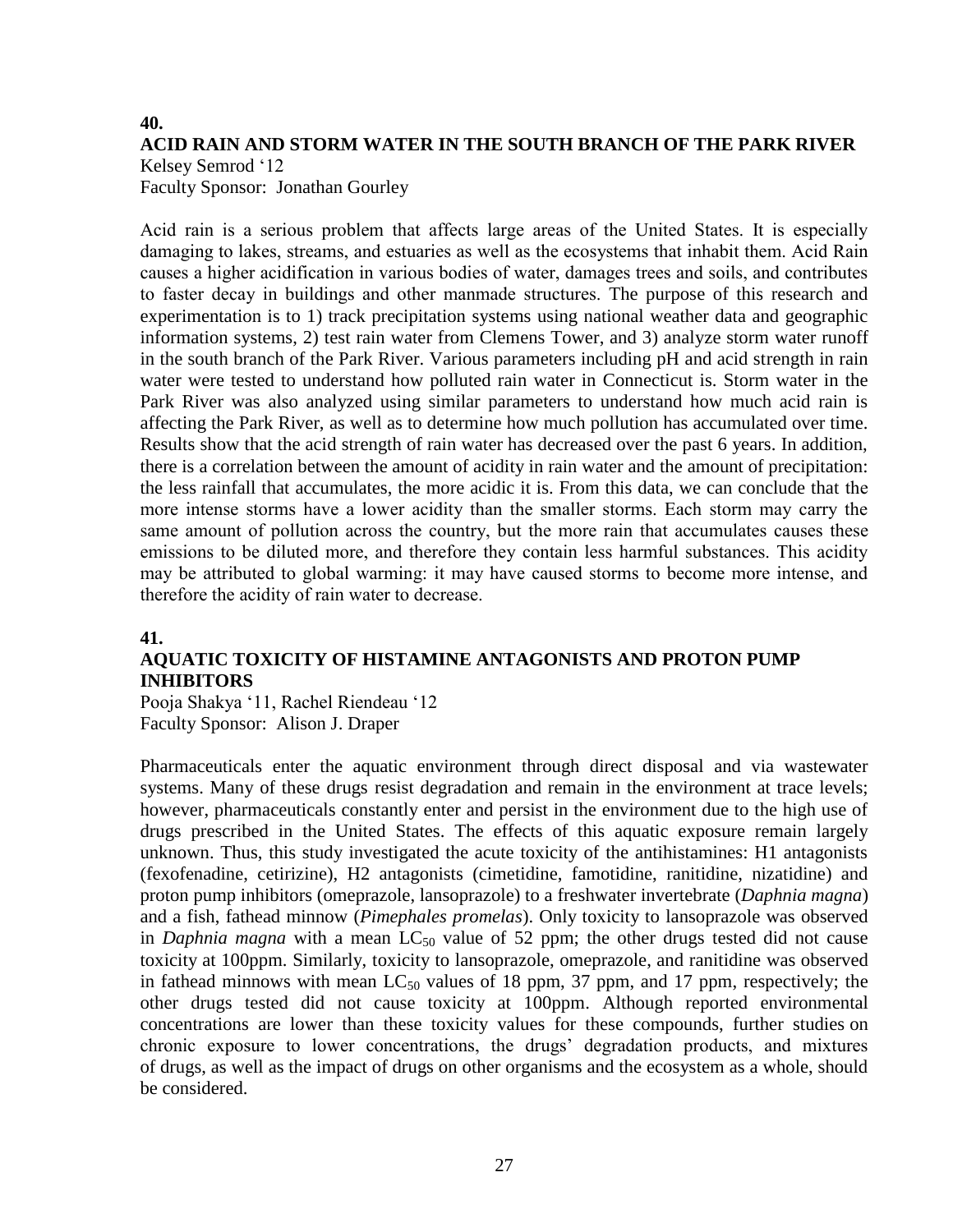## **42. THE SOUTH BRANCH: THE CLEANER HALF?** Brenna Spingler '10 Faculty Sponsor: Jonathan Gourley

Research was conducted on the south branch of the Park River to determine water quality estimates in an effort to compare values from the north and south branches. The sample sites in the south branch were strategically selected along the Mill Brook, Trout Brook, Bass Brook, and Piper Brook. Site testing included pH, conductivity, salinity, total dissolved solids, dissolved oxygen, and temperature measurements. Samples were also brought back to lab where ion chromatography tests were performed to determine chloride, nitrate, and sulfate values. These values were graphed against previous data values from the north branch of the Park River. Focus was placed on golf course locations throughout the Park River tributary to determine the impact of nitrate runoff on downstream water quality. Locations where inconsistencies were found were further investigated in an attempt to determine a source of pollution. The conclusion of our research indicated that conductivity, salinity, TDS, DO, chloride, and nitrate values for the south branch are significantly higher than values found in the north branch of the Park River. However the temperature, pH, and sulfate values for the north and south branch are not statistically different. Nitrate impacts due to golf course outflows need to be further investigated however, the correspondence in the two indicates a low level impact.

# **NEUROSCIENCE**

**43.**

## **MODELING TEMPORAL CONSCIOUSNESS IN THE BRAIN WITH SUPPORT VECTOR MACHINE PATTERN INFORMATION ANALYSIS**

Brian Castelluccio '12 Faculty Sponsor: Dan Lloyd

Human consciousness involves complex awareness of temporal structure, including sequence and duration, but the neural basis for this upper level functioning is largely unexplored. Machine learning has shown promise in the field of cognitive neuroscience as a tool for exploring patterns in neural output data. This study posed two questions in a secondary analysis of functional magnetic resonance imaging (fMRI) data from an experiment that investigated changes in brain function with age. The present study aimed to determine whether the effect of time in the brain can be detected in fMRI data and, additionally, whether there was a difference in the encoding of temporal information in brains of subjects of different ages. Support vector machine (SVM) software, a tool for mathematically optimizing the separation of sets of data into subsets, was trained to separate fMRI data into the distinct time points to which they correspond using a model of the experimental timecourse. The software was then tested to determine whether it could group data points into the correct time structure. The SVM software was successful in modeling the experimental timecourse for both the young subjects (20-30 years of age) and the old subjects (65-87 years of age). It modeled the timecourse of the experiment for the old subjects more accurately than for the young subjects. These results indicate that temporal information is indeed encoded in brain activity but perhaps not in a consistent way for all humans. Although temporal experience is universal, its neural manifestation may not be constant.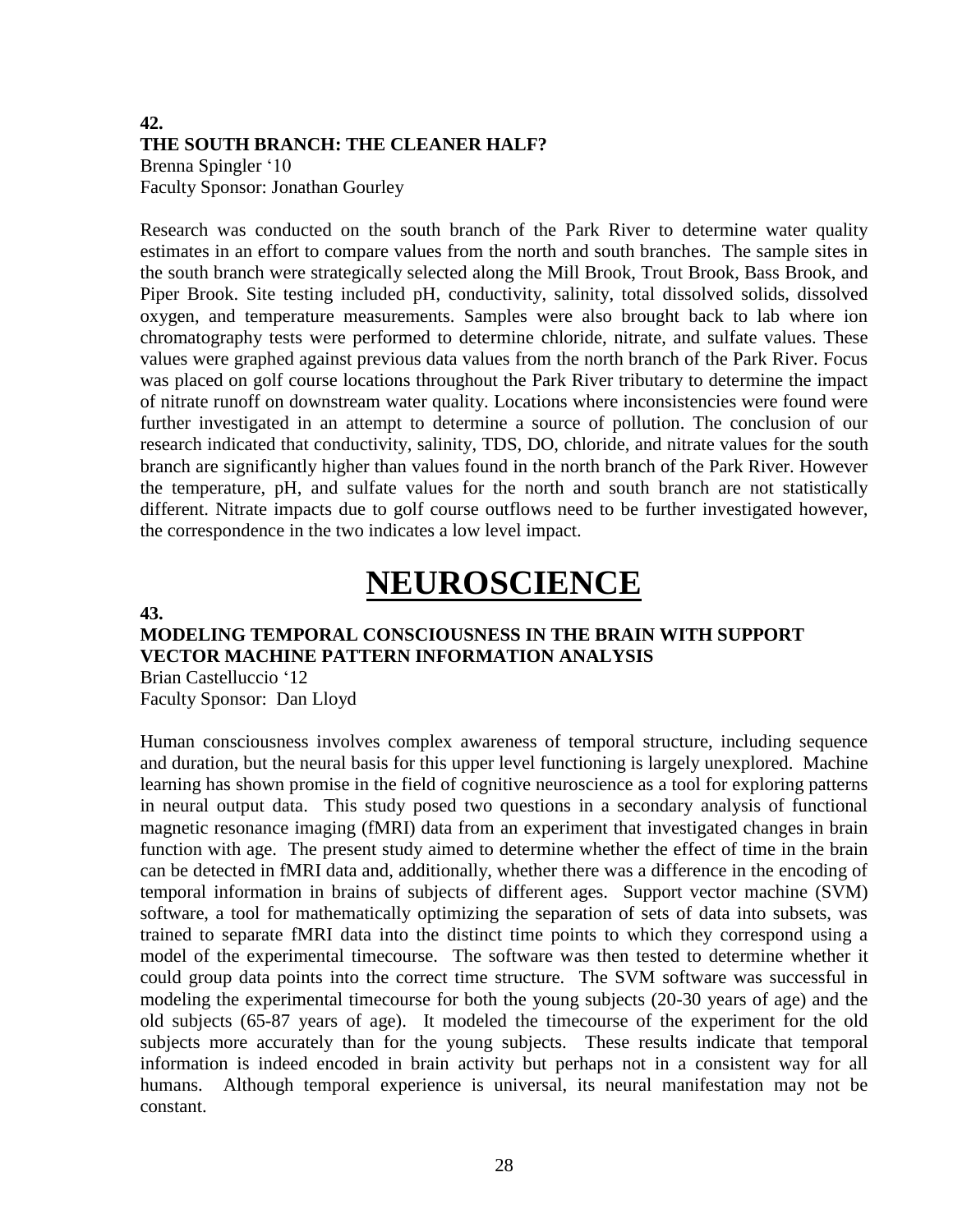## **44. THE EFFECTS OF NEONATAL ISOLATION ON SYNAPTIC PLASTICITY IN THE MPFC-BLA OF FREELY MOVING RATS**

Rachel Clark '12, Aalok Pandey '12 Faculty Sponsor: Harry Blaise

The research intended to examine how neonatal isolation of freely moving rats influences the ability of neurons that are originated in the mPFC (medial prefrontal cortex) and that project to the BLA (basolateral amygdala) to increase in synaptic strength. Two sections of male rats were examined: neonatally isolated, which were placed in heated (30° C) isolation chamber for 1 hour 2-9 days after birth and non-handled, which remained with DAM (mother) without disturbance until weaning (PN 25 days). We sent the stimulating electrode into the medial prefrontal cortex and recording electrode into the basolateral amygdala of both sections of rats, which were 70 days older but younger than 120 days. We didn't get any strong signals, and most of the times, the signals were just noise. Therefore, it was impossible to work on this research project any further.

## **45.**

## **EVALUATION OF URIC ACID MANIPULATION WITH ALLOPURINOL**

Fatimah Finney '11, Derek Kim '12, Timothy Liu '12, Amelia Lewis '11 Faculty Sponsor: William Church

Oxidative stress is thought to contribute to the pathology of neurodegenerative diseases such as Parkinson's disease. Uric acid (UA) is an endogenous antioxidant that is thought to regulate ROS generation (a measure of oxidative stress). Our goal was to develop a protocol that alters UA levels in cell culture and measure the amount of ROS generated. SH-SY5Y neuroblastoma cells were treated with varying concentrations of UA and allopurinol, a xanthine oxidase inhibitor to assess the relationship between UA levels and overall cell viability. ROS levels were determined using fluorometric conversion of  $H_2$ DCF-DA to dichlorofluorescene (DCF). Uric acid content in cells was determined by HPLC with electrochemical detection. Cell survivability was assessed using a Live/Dead Cell Assay. Allopurinol produced a dose-dependent decrease in UA content and cell survivability. ROS generation was increased in allopurinol-treated cells and decreased in UA-treated cells. These results suggest that alterations in neuronal uric acid levels can alter cell survivability via a mechanism associated with ROS production.

## **46.**

## **BI-DIRECTIONAL SYNAPTIC PLASTICITY IN ADENOSINE A1 RECEPTOR-DEFICIENT FREELY BEHAVING MICE**

Brittany Gay '10, Valeria Barbier '10 Faculty Sponsor: Harry Blaise

Adenosine has been implicated in learning and memory due to its presynaptic and postsynaptic inhibiting effects on synaptic transmission at NMDA receptors. NMDA receptors at high frequency or low frequency are known to mediate long-term potentiation (LTP), which is a long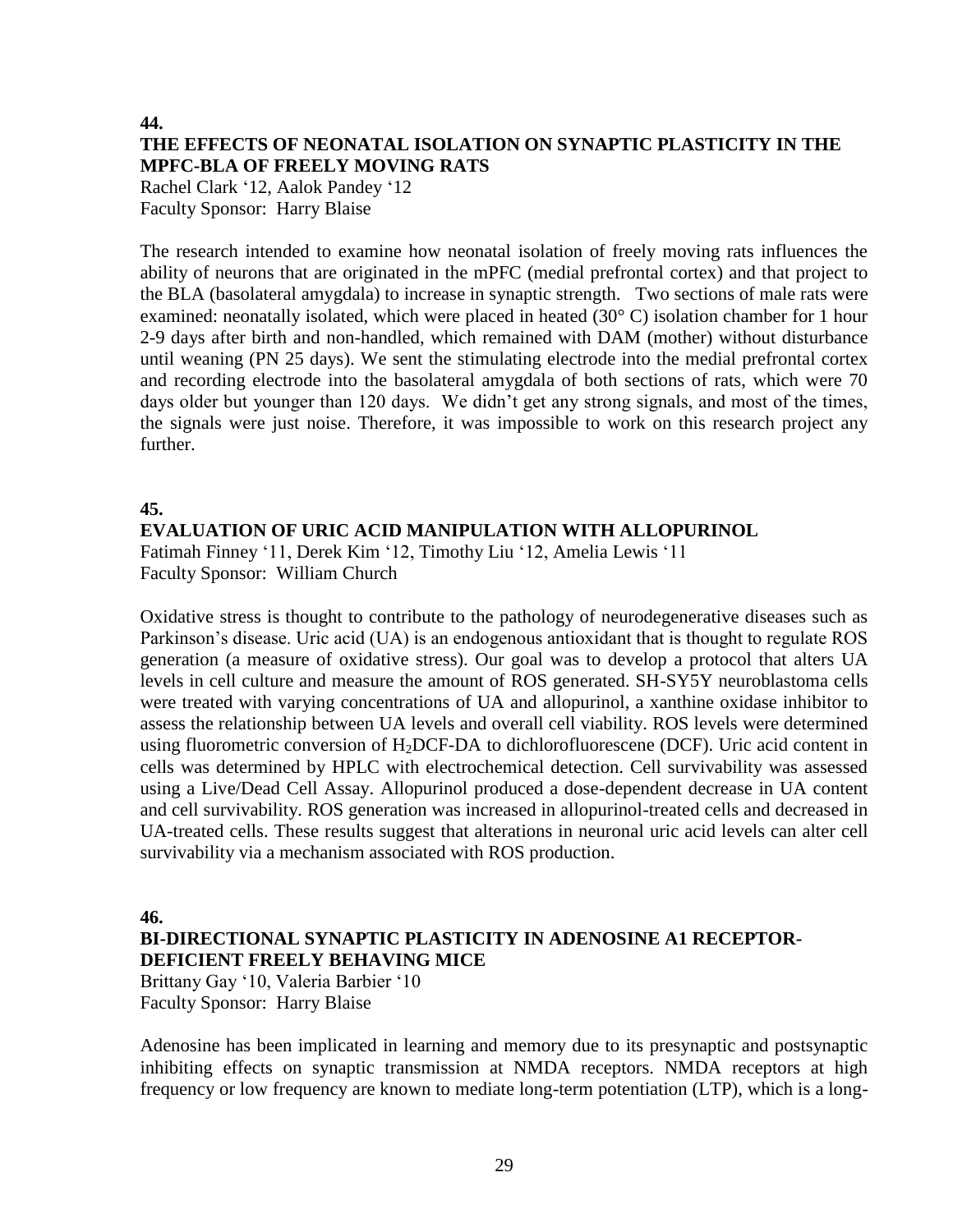lasting increase of a synaptic response following stimulation and long-term depression (LTD), which is the decrease of the synaptic response following stimulation. Since both LTP and LTD both serve as a potential model of learning and memory, the goal of this study was to investigate adenosine's role in learning and memory through the process of manipulating the synaptic plasticity induced by Low Frequency Stimulation (LFS) in transgenic mice. In the aim of the study it was hypothesized that mice without the A1R gene would show the greatest expression of LTD and LTP. To support the hypothesis, an experiment was designed to look at the role of the A1R gene in LTP and LTD in wildtype, heterozygous and knockout laboratory mice by performing stereotaxic surgery and recording from the dentate gyrus through stimulation of the perforant path. During the ten week period, we assigned the task to learn the surgical and recording techniques that will permit us to carry out the study. As a result, we did not get the chance to record any data during the summer. We hope to continue this study during the Fall semester.

#### **47.**

#### **PROSPECTIVE MEMORY IN CHILDREN: TIME VERSUS EVENT-BASED CUES**

Ginger Mills '12, Julianne Garbarino '11 Faculty Sponsor: Sarah Raskin

Prospective Memory, the ability to remember to do something in the future, is an imperative function of daily life for both adults and children. This study examines prospective memory in children, specifically time versus event-based cues. Twenty children, between the ages of four and ten, took the Memory for Intentions Screening Test for Youth (MISTY), a novel test of prospective memory based on the Memory for Intentions Screening Test (MIST; Raskin, 2009). In agreement with our hypothesis, children performed significantly better on the event-based cues than on the time-based cues. This suggests, in accord with past research, that children have difficulties with time monitoring and respond more effectively to event-based prospective memory tasks.

## **48.**

## **EFFECTS OF THE KETOGENIC DIET ON PHYSIOLOGY AND BEHAVIOR OF R6/2 HUNTINGTON'S DISEASE TRANSGENIC MICE**

Tiffany Ruiz '10, additional authors?

Faculty Sponsors: Susan Masino, David Ruskin

Huntington's disease (HD) is an inherited neurodegenerative disease caused by expansion of CAG polyglutamine repeats in the *huntingtin* gene. The ketogenic diet (KD) is a restricted diet that is high in fats and very low in carbohydrates, and has been found to be beneficial in several animal models of neurodegeneration. We tested the effects of the KD in a transgenic mouse model of HD to determine whether the diet delays or improves symptoms. Both R6/2 and control mice were placed on either the KD or control diet (CD) at 6 weeks. Animals were tested at 4, 6, 8, 12 and 16 weeks using the rotorod test of motor coordination and Y-maze to assess locomotion and working memory. Mice were weighed twice weekly, deaths were recorded, and CAG lengths measured. Core blood and brain tissue was also collected to measure mitochondrial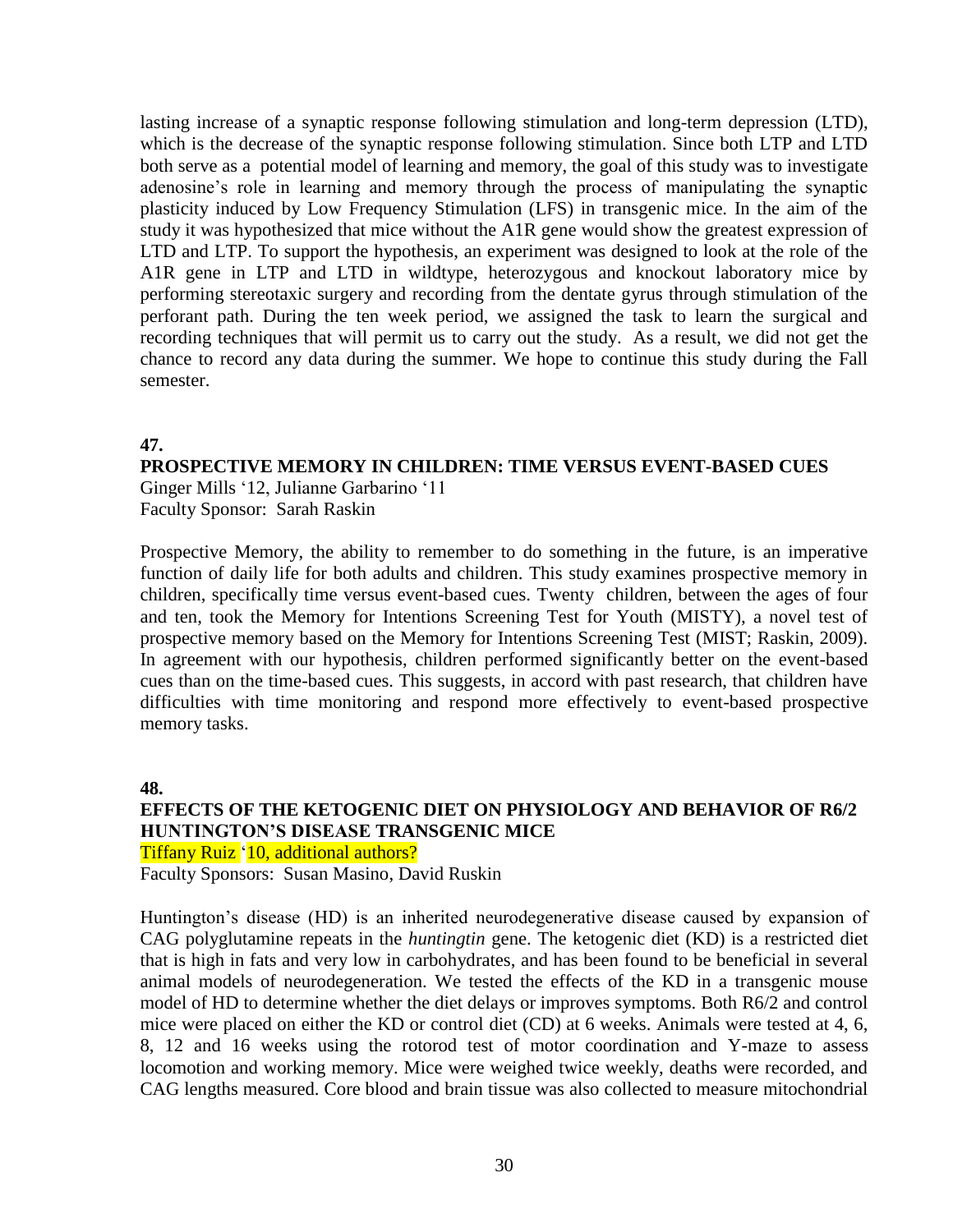and blood ketone levels. The study showed that the diet has no effect on lifespan; however, it is seen in the transgenic mice that females have a longer lifespan than males. For both genders and mouse types, the only weight gain difference found in regards to the CD and KD was between the control male mice. R6/2 mice performed worse than control mice in Rotorod testing; however, both control and R6/2 males on the KD performed better than the CD animals. KD increased locomotion in wild-types, but had no discernable effect on the locomotion of the R6/2 mice. R6/2 males on the KD showed impaired spontaneous alternation scores, whereas females did not. Overall, the KD did not significantly benefit longevity or improve symptoms in the HD mice. Regional analysis of brain energy levels and blood ketone levels are ongoing.

#### **49.**

### **AFFECT OF ACUTE STRESS ON SYNAPTIC PLASTICITY IN NEONATALLY ISOLATED ADULT RATS**

Melike Sunay '10, Mahvesh Ansari '10 Faculty Sponsor: Harry Blaise

This study was performed to examine whether acute stress affects electrophysiological properties of the amygdala and hippocampus of the neonatally isolated rats. The previous studies have reported that there is a link between stressful events and changes in brain activity. The locations of these changes have been reported in areas such as hippocampus and amygdala, which are associated with learning, memory, and emotions. For this study, two different groups of rats were used, isolated (ISO) and non-handled (NH). The rats in were isolated from their mother and siblings for an hour a day for seven days (experimental group). The other group did not experience handling or isolation (control group). When rats reached 70 days of age, electrodes were implanted in the hippocampus and amygdala of both groups. Five days after the surgery, baseline of brain signals were recorded and long term potentiation (LTP) was induced to measure synaptic plasticity. LTP represents enhanced synaptic transmission that is believed to underlie learning and memory. One hour after LTP was induced, rats from both groups underwent an acute stress consisting of 30 minutes of restraint in a plastic restrainer. We hypothesized that the stress induced rats will show small and prolonged long term potentiation compared to that of stress free rats. However, the data generated was not sufficient to base a conclusion. Further work is needed to accumulate more data.

#### **50.**

## **EFFECTS OF THE KETOGENIC DIET ON BEHAVIOR AND TEMPERAMENT OF AUTISTIC AND NON-AUTISTIC CHILDREN**

Julia Svedova '11

Faculty Sponsors: Susan Masino, Francis DiMario MD, Connecticut Children's Medical Center

The ketogenic diet (KD) is a restrictive diet high in fats and low in carbohydrates and proteins commonly used for treatment of intractable epilepsy. It has been demonstrated that the KD significantly reduces frequency of seizures. There is some evidence that the KD may also have positive effects on some aspects of behavior, cognition and autistic behavior. We proposed a two-phase study to examine effects of the KD on epileptic children with or without autism. Phase 1 is a retrospective design to examine epileptic children who initiated the KD since January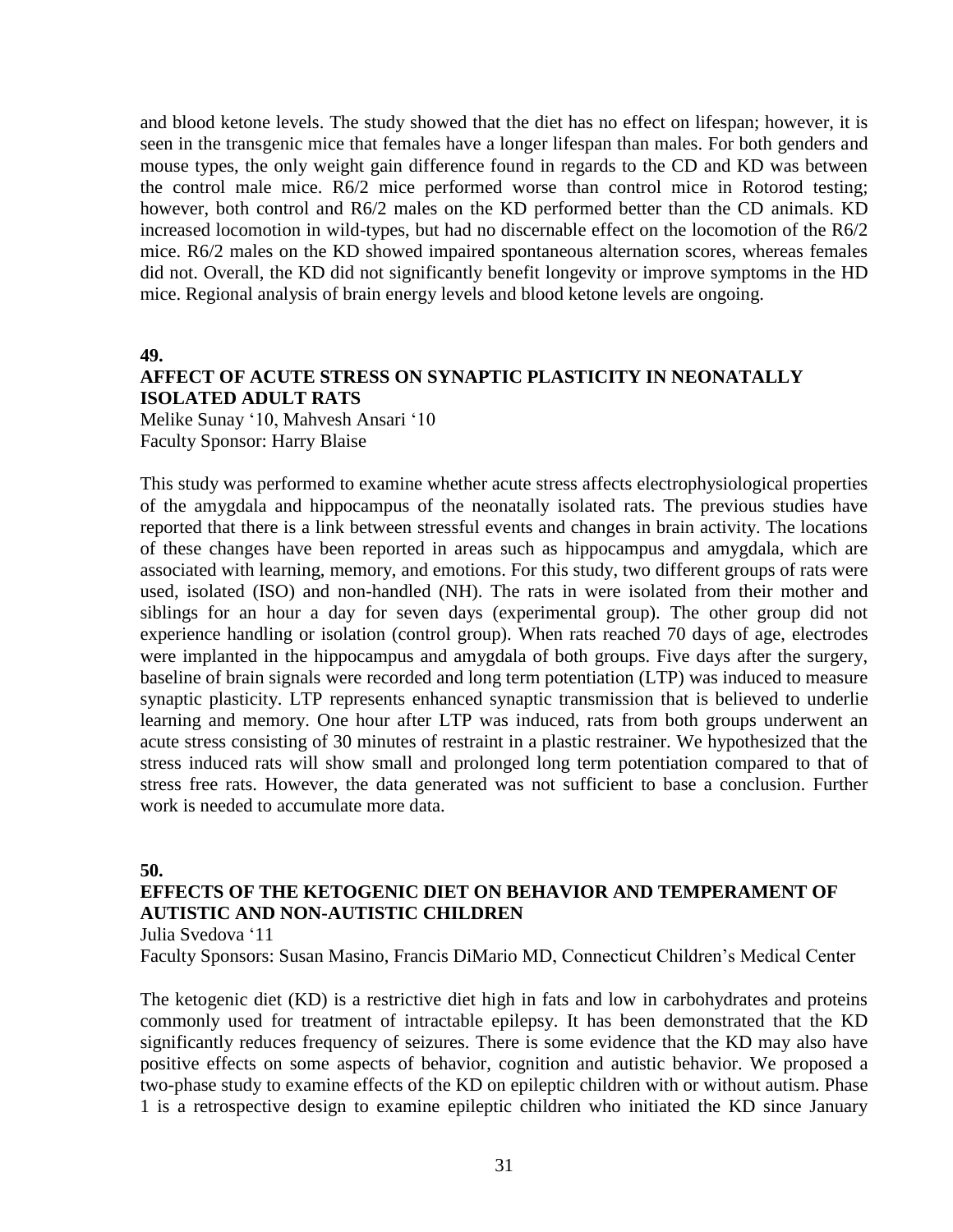2004. The aim of Phase 1 is to describe different clinical and behavioral features of the population on the KD. Phase 2 is a prospective design to determine the effects of the KD on behavior and temperament of epileptic children who have not yet started the diet. Parents of subjects in both phases obtain three parental surveys by mail to assess their child's behavior, temperament, and autistic behavior. Currently, the results of the surveys from Phase 1 together with clinical and demographic data are being reviewed and assessed. The data show that out of 18 subjects recruited for Phase 1, 50% (n=9) have autistic behavior and 67% (n=12) are cognitively impaired. The behavior scale revealed that 44% (n=8) of children were evaluated to have significant attention problems and 33% (n=6) were withdrawn. The temperament scale showed that 56%  $(n=10)$  of subjects have mild intensity, 50%  $(n=9)$  have decreased activity level, and 44% (n=8) have lower threshold of response. This brief assessment of behavior and temperament indicates that the children with intractable epilepsy treated with the KD have multiple significant behavioral issues. Therefore, if the KD shows to be effective in improving certain autistic and behavioral features, it could become a successful therapeutic tool for treatment of intractable epilepsy. We are hoping to demonstrate this phenomenon in Phase 2 (prospective study).

#### **51.**

### **NEUROANATOMY AND CATECHOLAMINE EXPRESSION IN THE CEREBRAL GANGLION OF THE CHINESE MYSTERY SNAIL,** *CIPANGOPALUDINA CHINENSIS* Mike B. Taylor '10 Faculty Sponsor: Charles Swart

Chemosensation especially olfaction is the most important mode of sensory experience for most freshwater snails. The motor and sensory control of olfaction in snails is known to take place in the Cerebral Ganglion. *Cipangopaludina chinensis* snails are large, invasive, fresh water snails of southeast asia. They have been introduced tothe U.S. through Asian food markets and have established healthy breeding populations across most of the U.S. We designed a series of experiments to understand the basic neuroanatomy of the cerebral ganglion in this little studied snail. Our goals were to determine the total number and relative size and position of neurons in the ganglion, and to characterize the presence of serotonin in these cells. This work is to be correlated with an ongoing project describing the subset of these cells involved in motor and sensory olfactory processing. Fluorescent DNA markers propidium iodide and DAPI were used to approximate the total number of cells. To approximate the number of serotonin cells, ganglia were viewed under green light after being stained by the non-specific catecholomine stain, glyoxylic acid. We also tested a specific serotonin marker 5,7 DHT. Although DAPI failed to provide adequate staining for cell counts, propidium iodide indicated that each cerebral ganglion contains approximately 600-800 total cells. Glyoxylic acid staining proved to be inconsistent but indicated a range of 30 – 150 catecholamine containing cells per ganglion. This is consistent with results from previous studies. 5,7 DHT successfully stained axonal tracts but not cell bodies. Standard data on gender and size led to the unanticipated finding that this animal is likely a protandrous hermaphrodite.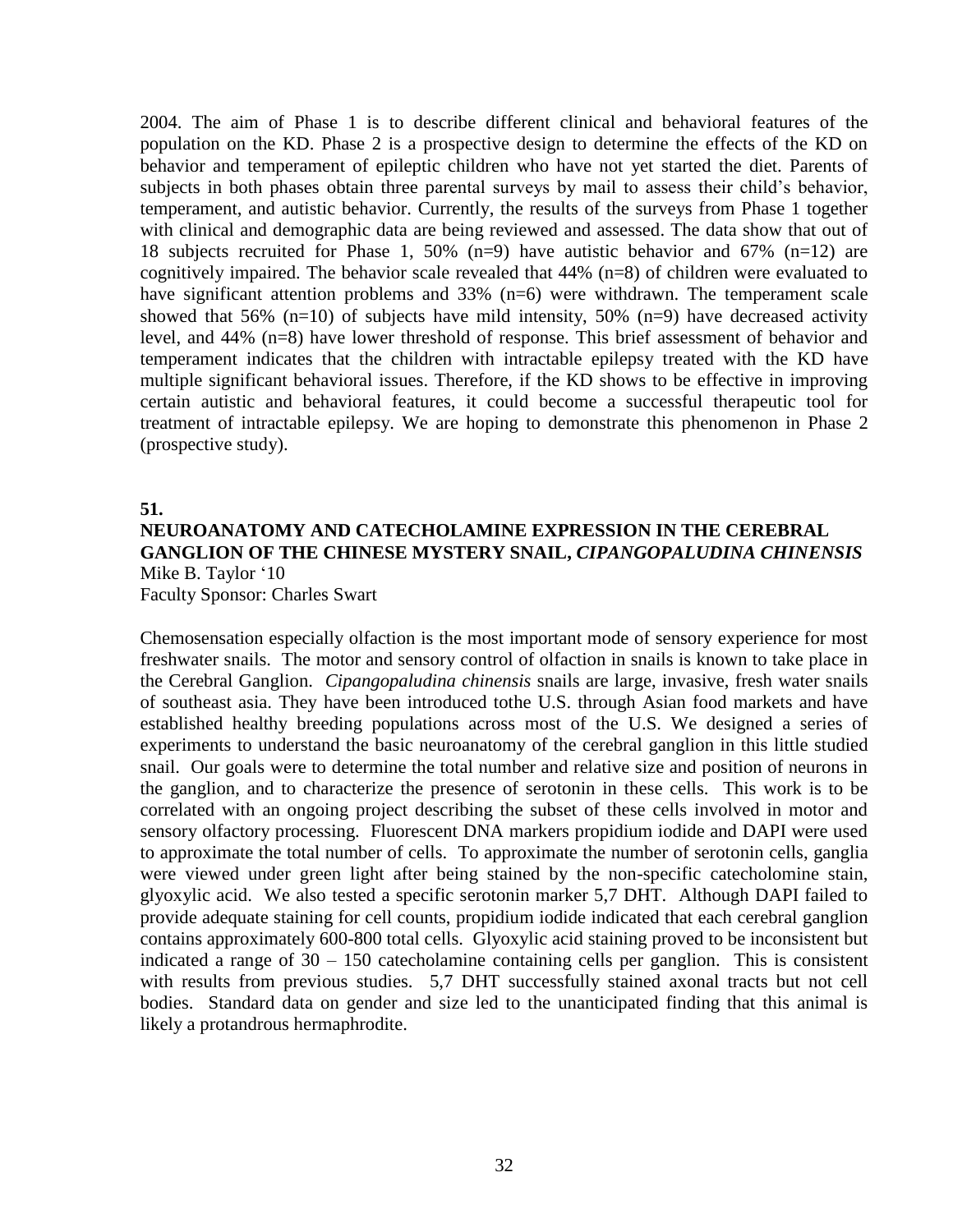## **PHYSICS**

#### **52.**

## **PHOTON COUNT RATE AND COUNTER FAILURE OF A COINCIDENCE COUNTING MODULE**

John Bower '12, Adam Katcher '12

Faculty Sponsors: David Branning, Mark Beck, Whitman College Department of Physics

Poisson and Gaussian statistics were examined to determine the relationship between the mean photon count rate of a Coincidence Counting Module (CCM) and the risk of CCM counter failure. The CCM counter has sixteen digits of binary storage per time-bin. Exceeding  $2^{16}$  photon arrivals within a time-bin interferes with accurate photon counting for that time-bin. In this paper we calculate that for a 400 Hz CCM, limiting the mean count rate to 25.4 million photons/second or less is sufficient to provide over 99.999% confidence that no time-bins will encounter this storage issue, even in counting experiments running for as long as two weeks of continual operation.

#### **53.**

#### **FRUSTRATED TWO-PHOTON CREATION IN A TIME-DEPENDENT CAVITY**

Adam Katcher '12, John Bower '12 Faculty Sponsor: David Branning

351 nm light from an Argon ion laser was annihilated into 702 nm photons by spontaneous parametric downconversion in a KDP nonlinear crystal. A mirror may then be used to reflect all photons back into the crystal, creating a second opportunity for downconversion. The two possibilities of creating downconverted photons interfere, so that it is possible to frustrate the crystal's emission. A fast optical switch may be then used to activate a Pockels cell placed between the mirror and crystal. The Pockels cell acts as a waveplate, preventing the interference so that photons may be counted. But will the downconverted photons emitted by the crystal reach a photodetector immediately after the Pockels cell is activated, or only after some time delay? Photon counting data may be analyzed to determine whether there exists such a time delay in photon arrivals.